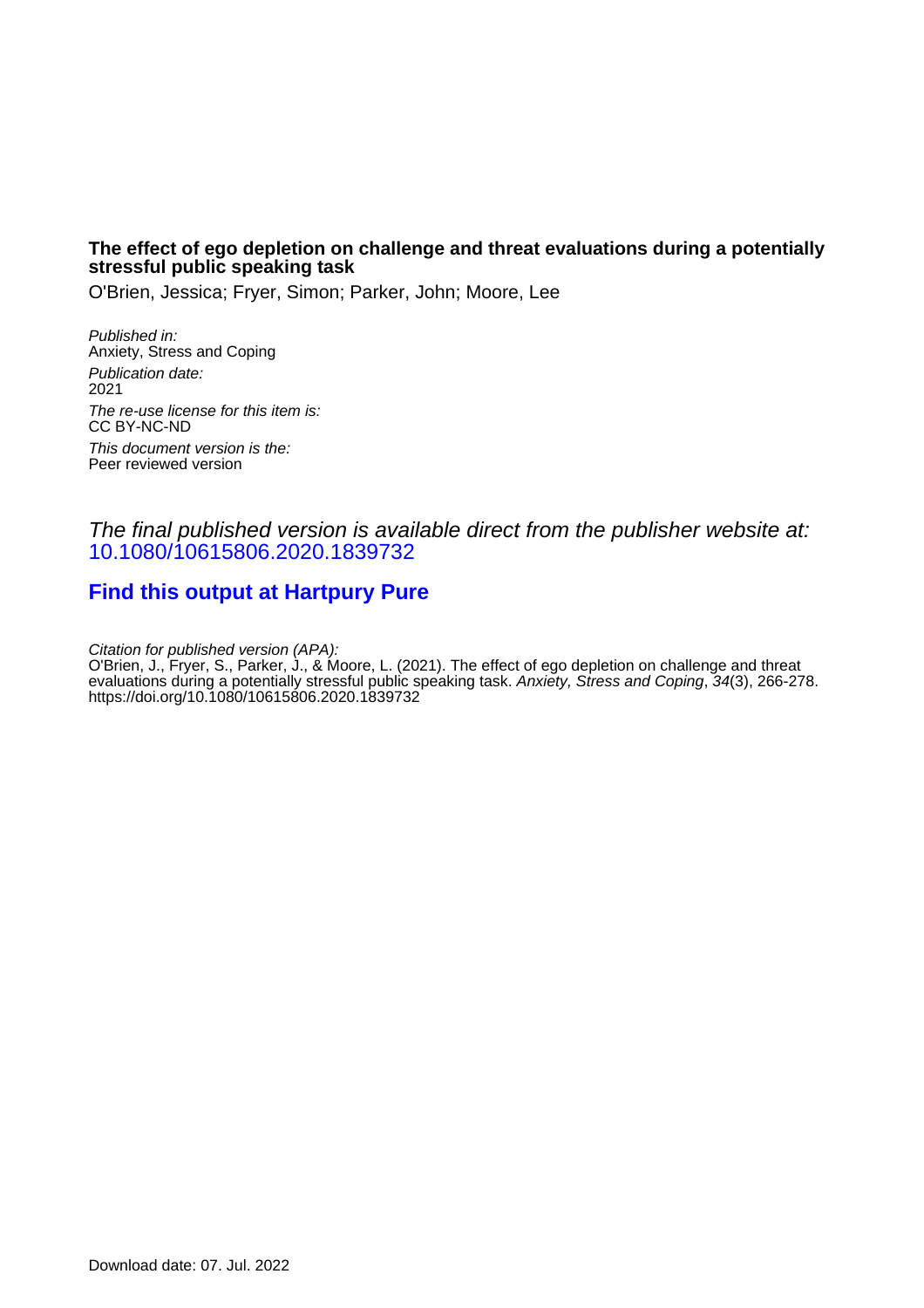# **The effect of ego depletion on challenge and threat evaluations during a potentially stressful public speaking task**

Word count: 3745

 

 $\frac{3}{4}$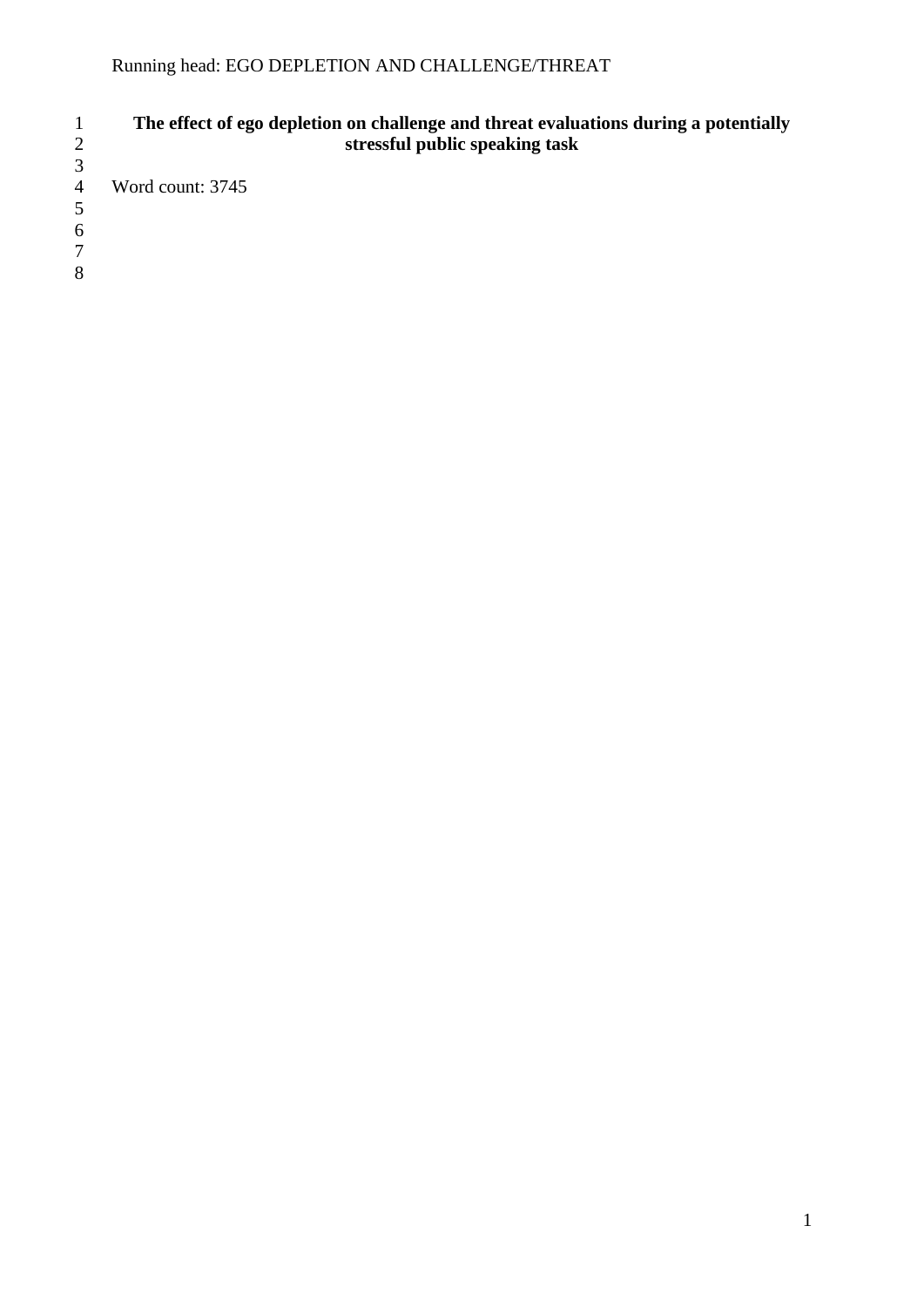# **Abstract**

 *Background*: It has been well established that challenge and threat evaluations affect the performance of potentially stressful tasks, however, the factors that influence these evaluations have rarely been examined. *Objective*: This study examined the effects of ego depletion on challenge and threat evaluations during a public speaking task. *Method*: 262 participants (150 14 males, 112 females;  $M_{\text{age}} = 20.5$ ,  $SD = 4.3$ ) were randomly assigned to either an ego depletion or control group. Participants then completed self-report measures of trait self-control. The ego depletion group performed a written transcription task requiring self-control, while the control group transcribed the text normally. Before the public speaking task, participant's challenge and threat evaluations and subjective ratings of performance were assessed via self-report items. *Results*: The results of independent *t*-tests supported the effectiveness of the self-control manipulation. There were no significant differences between the ego depletion and control groups in terms of challenge and threat evaluations or subjective performance. Additional correlation analyses revealed that trait measures of self-control were significantly and negatively related to challenge and threat evaluations and subjective performance. *Conclusion*: Findings suggest that ego depletion might not influence appraisals of potentially stressful tasks, and thus add to recent evidence questioning the ego-depletion phenomenon.

 **Keywords:** self-control, stress, cognitive appraisal, demand/resource evaluations, self-regulation, strength model

Abstract word count: 203

- 
- 
- 
- 
- 

# **Introduction**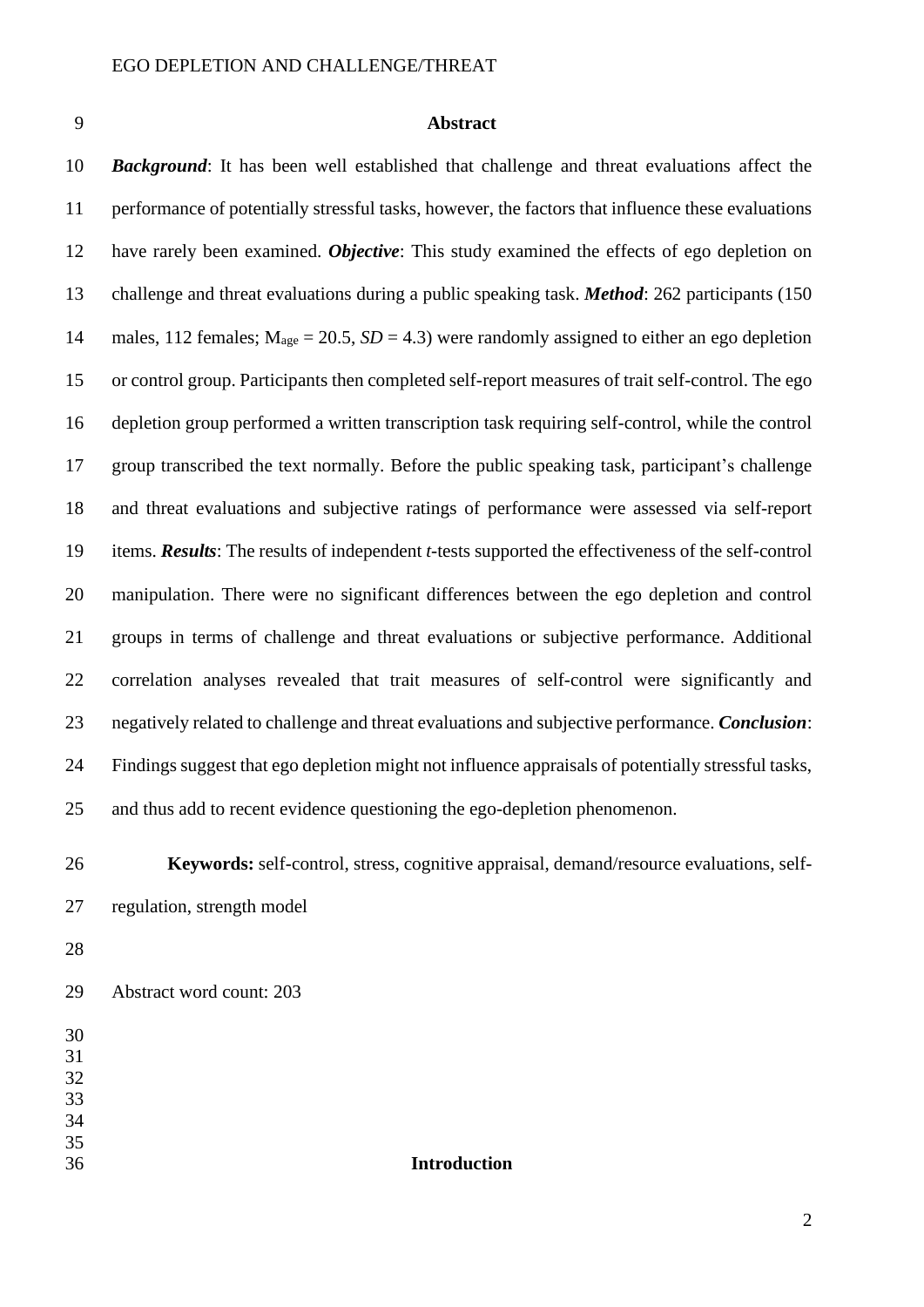## *Self-regulation and control*

 The ability to control behaviour enables individuals to achieve important goals such as maintaining health, controlling impulses, inhibiting unwanted thoughts, and regulating social behaviour (Muaraven, Colins, & Neinhaus, 2002; Heatherton & Wagner, 2011; Richeson & Shelton, 2003). Individuals who are better able to self-regulate their behaviour are less likely to develop contemporary societal problems such as alcoholism, obesity, and addiction compared to individuals who are less able to self-regulate (Quinn & Fromme, 2010; Vohs & Heatherton, 2000; Ferguson & Bargh, 2004). Despite every individual having the capacity to self-regulate, many behavioural, social, and health problems still occur, in part, due to lapses in self-control (Baumeister & Heatherton, 1996; Vohs & Baumesiter, 2004). Currently, there is a lack of understanding regarding both the circumstances and the mechanisms associated with these lapses in self-control. As such, gaining an insight into how people regulate and control their behaviour and emotions is important. This study will aid understanding by examining how reductions in self-control influence cognitive appraisals (i.e., challenge and threat) before a potentially stressful public speaking task.

 Self-regulation has been heavily researched within areas such as personality, social and cognitive psychology, sociology, neuroscience, medicine, and many more (Nigg, 2017). Self- regulation involves various adaptive complex processes and systems, with overlaps in their function, measurement, and terminology (Nigg, 2017; McAuley, Chen, Goos, Schachar, & Crosbie, 2010). It is important to note that the terms self-regulation and self-control appear to be used interchangeably across numerous domains due to discrepancies in how to label, define, and measure the construct of self-control (Duckworth & Kern, 2011; Lurquin & Miyake, 2017). For clarity, we offer a definition of both self-regulation and self-control.

 Self-regulation refers to the intrinsic processes that aide psychological and physiological adaptation. Self-regulation encompasses top-down and bottom-up processes that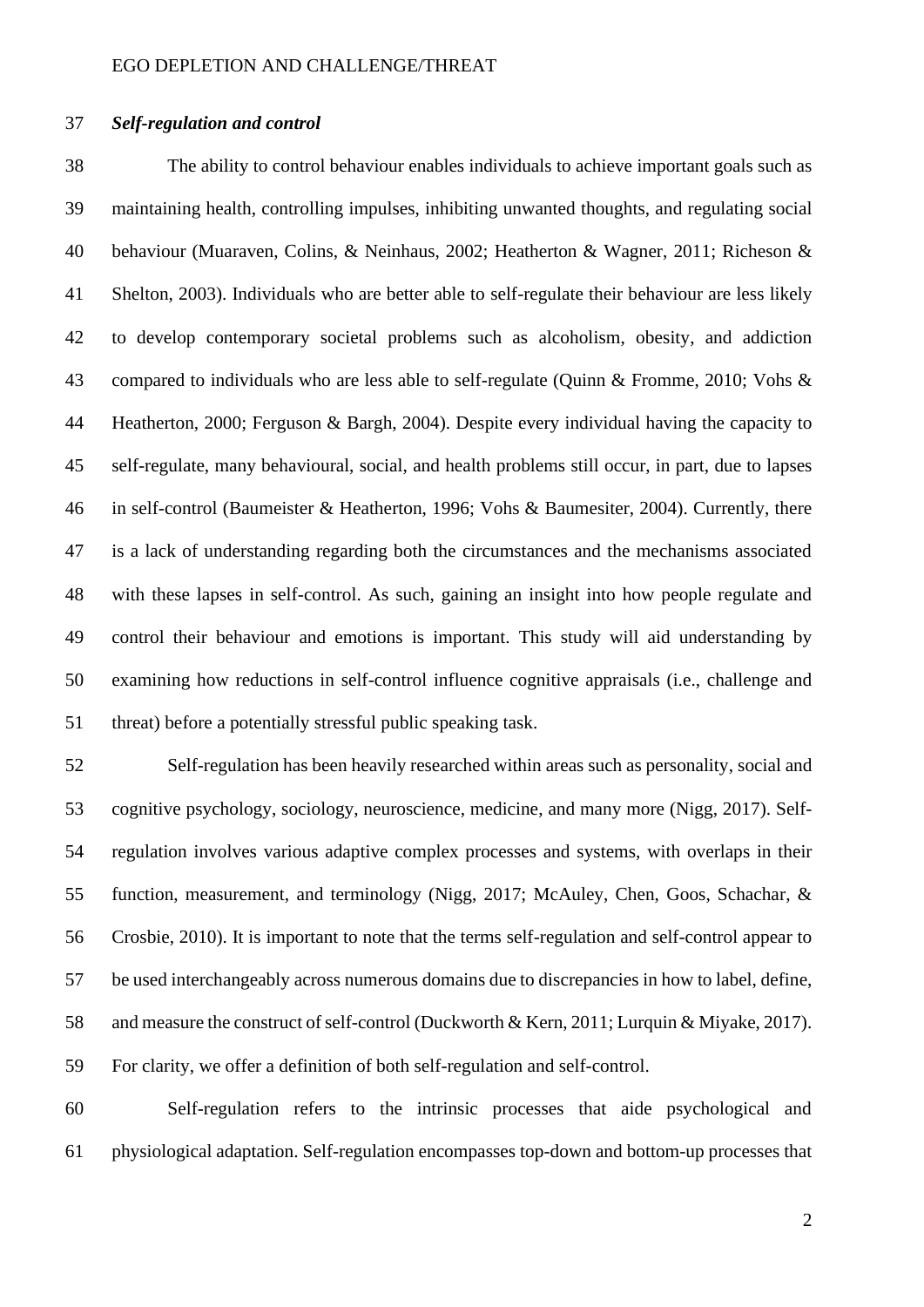alter emotion, behaviour, and cognition in order to achieve explicit or implicit goals, including deliberate as well as reactive/automatized processes (Nigg, 2017; Calkins & Fox, 2002). Generally, it is agreed that self-control refers to the capacity to resist or inhibit a dominant response, and therefore refers to the ability to override and adjust behaviour, thoughts, and emotions(Bandura, 1989; Metcalfe & Mischel, 1999; Vohs & Baumeister, 2004). Furthermore, research suggests that self-control focuses on the effort individuals exert to promote desirable responses and inhibit undesirable responses (Duckworth & Kern, 2011; Fujita, 2011). In a broad sense, self-control has also been referred to as voluntary behaviour and cognition, effectively top-down aspects of self-regulation (Avital-Cohen & Tsal, 2016; Nigg, 2017).

### *Self-control theory and research*

 One of the most cited theoretical frameworks associated with self-control is the strength model (Baumeister & Heatherton, 1996). The model states that self-control is vulnerable to deterioration over time due to repeated exertion. It is argued that self-control is a finite resource that can be depleted, and consequently this reduction in self-control resources decreases the capacity to regulate behaviour during subsequent tasks. The depletion of this limited resource is termed 'ego depletion' (Baumeister & Heatherton, 1996). Research has examined the effect of ego-depletion on performance, with a meta-analysis of 83 studies concluding that ego depletion had a detrimental effect on the performance of subsequent self-control tasks, particularly during stressful conditions (Hagger, Wood, Stiff, & Chatzisarantis, 2010). This finding was robust for both perceptual motor (e.g., Englert & Bertrams, 2012; McEwan, Ginis, & Bray, 2013), and physical endurance (e.g., Bray, Martin Ginis, & Woodgate, 2011), tasks.

 More recently, the ego depletion literature has come under intense scrutiny (e.g., Carter, Kofler, Forster, & McCullough, 2015), as studies have failed to replicate the ego depletion effect (e.g., Osgood, 2017; Xiao, Dang, Mao, & Liljedahl, 2014). Furthermore, Carter and McCullough's (2015) meta-analysis brought to light potential publication bias in the ego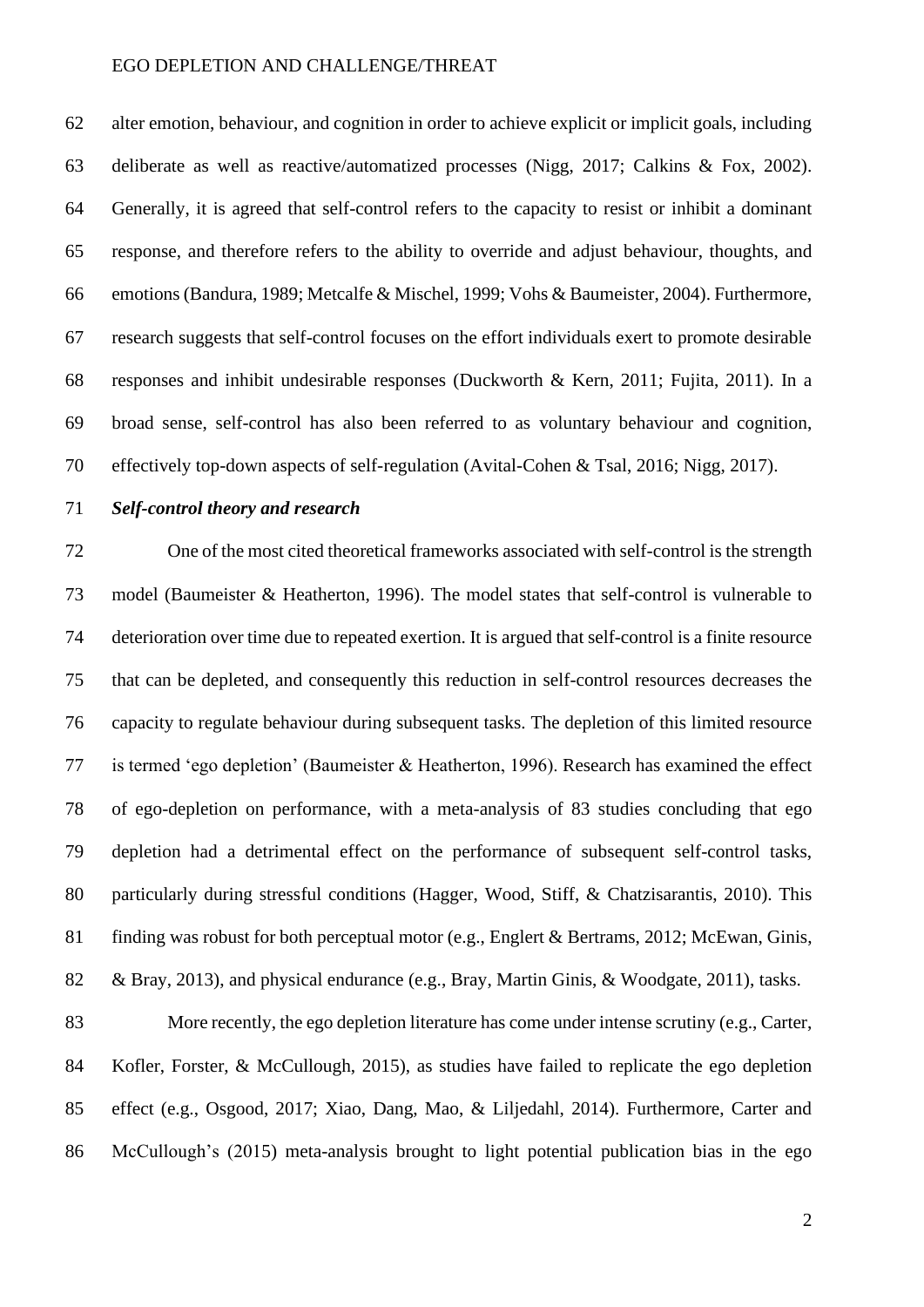depletion literature, hinting at a possible body of unpublished non-significant findings. In a separate study, Carter and colleagues (2015) argued that the initial support for ego depletion was likely driven by small sample sizes and publication bias. The inconsistent findings surrounding ego depletion initiated a registered replication report, but this also failed to find a significant ego depletion effect (Hagger et al., 2016). However, Hagger et al. (2016) did not conclude that the ego depletion effect does not exist, but rather encouraged future research to investigate the causes of the null finding. In line with the aforementioned research, a recent survey surrounding research practices and replication rates within ego depletion research, supports the assumption that a large body of grey literature on ego depletion exists, leaving the authors to call for additional exploration of the ego depletion effect (Wolf, Baumann, & Englert, 2018).

 Adding to the controversy surrounding the resource model, is the inconclusive research surrounding the duration of primary and secondary self-control tasks. The impaired performance in secondary self-control tasks are said to be due to self-control replenishing slowly (Muraven, Collins, Shiffman, & Paty, 2005). Furthermore, it is expected that a linear association exists between primary self-control task duration and the size of the ego depletion effect on the secondary task (Hagger et al., 2010). Therefore, the ego depletion effect should scale with time. The average primary self-control task lasts five to six minutes, however, no lower limit for the duration of exertion has been specified (Hagger et al., 2010). Recent research suggests that the duration of the primary self-control task does not predict the magnitude of impairment in the secondary task (e.g., Giboin & Wolff, 2019). This is further supported by a high-powered study that varied the duration of the primary self-control task, finding no relationship between task duration and subsequent performance during a secondary self-control task (Wolff, Sieber, Bieleke, & Englert, 2019).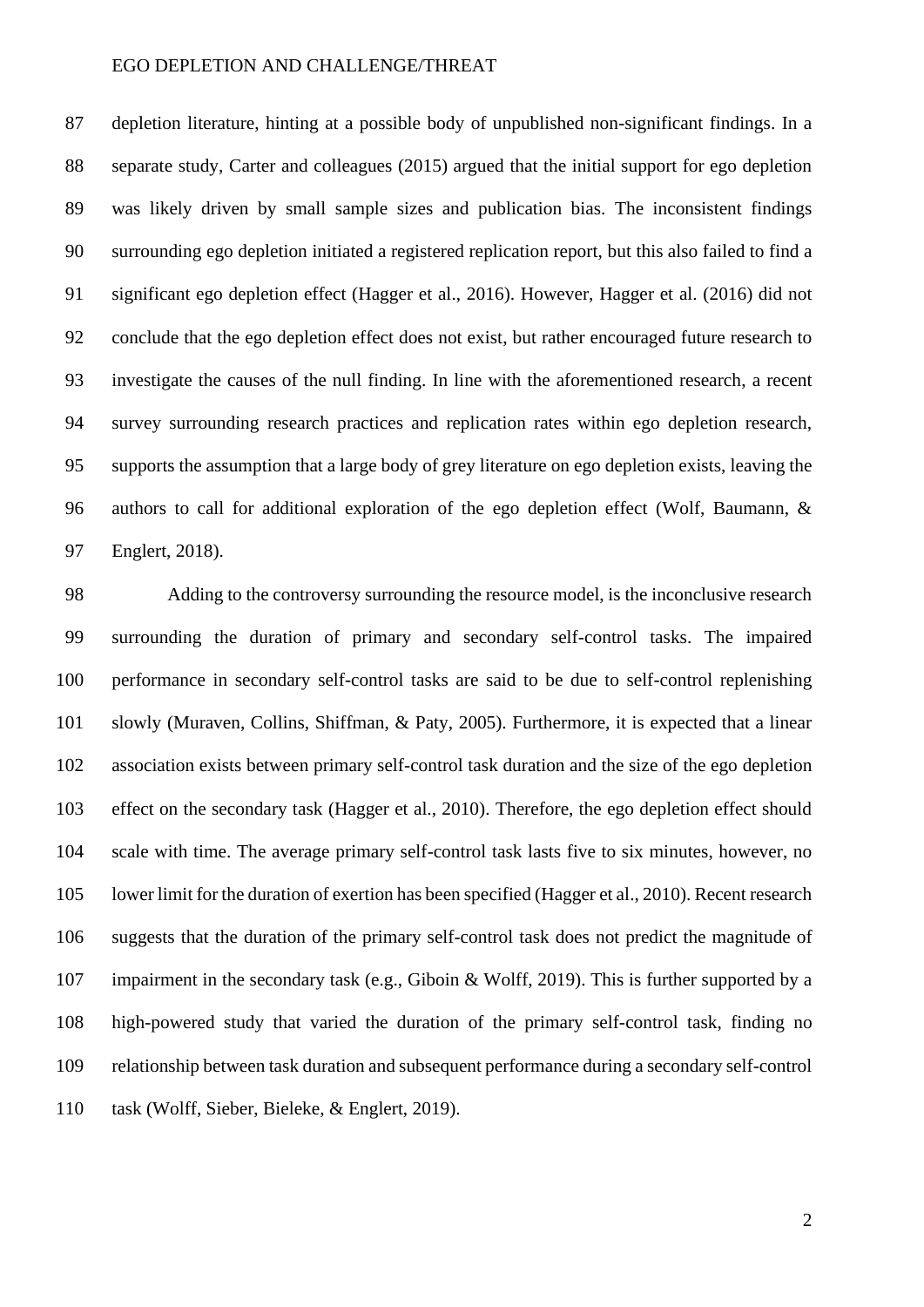As the strength model of self-control has remained in doubt, alternative explanations and measures have emerged to challenge the resource model. For example, Tangney, Baumeister, and Boone (2004) explored trait self-control and performance, with research suggesting that an individual's ability to control behaviour predicts a wide range of positive outcomes (e.g., higher achievement, greater impulse control, and more optimal emotions; Tangney et al., 2004; De Ridder, van der Weiden, Gillebaart, Benjamins, & Ybema, 2019). However, findings are varied regarding trait self-control and propensity to be ego depleted. Indeed, while some research suggests that individuals higher in trait self-control are less vulnerable to ego depletion (e.g., Dvorak & Simons, 2009), more recent studies suggest that those higher in trait self-control are more vulnerable due to less frequent impulse inhibition in everyday life (e.g., Imhoff, Schmidt & Gerstenberg, 2014). Salmon and colleagues (2014) also explored a similar trait-like concept, termed 'depletion sensitivity' (Salmon, Adriaanse, De Vet, Fennis, & De Ridder, 2014), which referred to the different rates of ego depletion individuals experience when exerting self-control. Research has found that individuals higher in depletion sensitivity tend to perform worse on secondary self-control tasks, demonstrating a greater ego depletion effect (e.g., Salmon et al., 2014).

 Other theoretical explanations related to the ego depletion effect have centred around individual perceptions of, and mindsets towards, self-control. For example, Clarkson and colleagues (2010) found that perceptions of resource depletion predicted performance patterns in the dual self-control task paradigm better than actual depletion (i.e. actual exertion of self- control; Clarkson, Hirt, Jia, & Alexander, 2010). Therefore, implying that depletion of self- control resources might be consciously perceptible. Moreover, Job, Dweck, and Walton (2010) propose that self-control is affected by individuals' implicit beliefs about willpower, and whether willpower is a finite resource or not. Interestingly, research has shown that individuals who do not believe that willpower is limited, are less susceptible to ego depletion after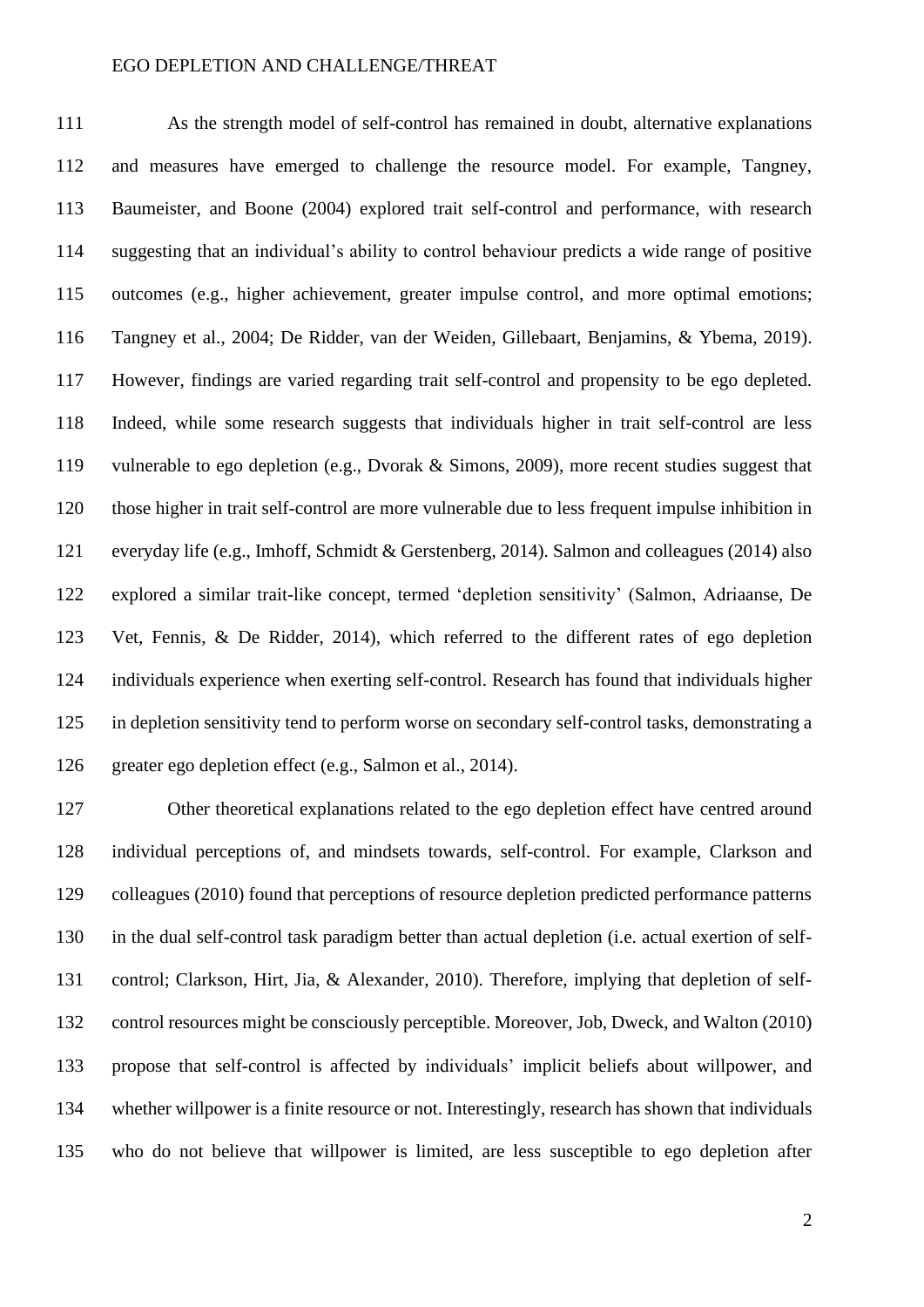completing a primary self-control task (e.g., Job et al., 2010). It remains both theoretically and empirically unclear how dispositional traits and beliefs of self-control interact. Due to various concerns and inconclusive evidence, researchers have called for improved empiricism and theory to find more conclusive answers to 'if and why' the ego depletion effect exists (Friese, Loschelder, Gieseler, Frankenbach, & Inzlicht, 2018).

# *Challenge and threat appraisals*

 It has been suggested that research exploring the potential moderators and mediators, as well as testing the specific conditions under which ego depletion may or may not occur, will help to answer questions surrounding this phenomenon (Hagger et al., 2016). One possible theoretical framework that could help explore these issues is the biopsychosocial model (BPSM) of challenge and threat (Blascovich, 2008). According to the BPSM, when entering a potentially stressful situation (e.g., sporting competition, speech), an individual evaluates how demanding the situation is, and whether they have the necessary resources to cope effectively with those demands (Seery, 2011). If an individual evaluates that they have sufficient coping resources to meet the demands, they evaluate the stressful situation as more of a challenge. In contrast, if an individual evaluates that the situational demands exceed their coping resources, they evaluate the stressful situation as more of a threat (Seery, 2011). It is important to note that challenge and threat are not considered dichotomous states, but are instead conceptualised as anchors of a single bipolar continuum, meaning that relative rather than absolute differences in challenge and threat are typically examined (e.g., stressful situation is evaluated as more or less of a challenge or threat; Blascovich, 2008).

 Challenge and threat are traditionally explored during motivated performance situations (e.g., sporting competitions, exams, public speaking), defined as potentially stressful situations in which an individual must actively perform cognitively or behaviourally in order to attain an important outcome (Blascovich, 2008). Crucially, challenge and threat evaluations have been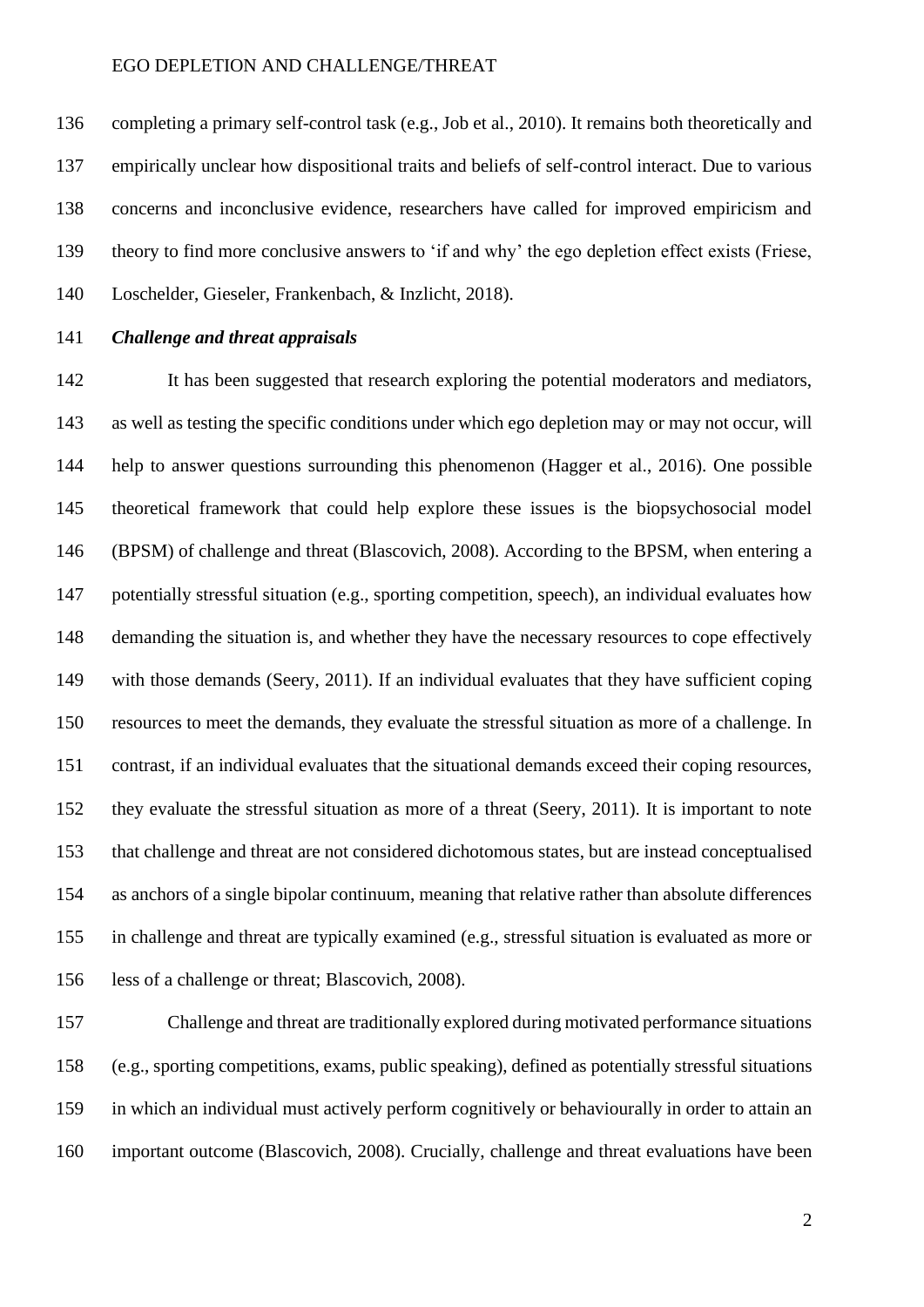shown to have different effects on cardiovascular responses and task performance, with a threat evaluation (i.e., situational demands exceed coping resources) associated with a less efficient cardiovascular response (i.e., lower cardiac output and higher total peripheral resistance), and poorer task performance (see Hase, O'Brien, Moore, & Freeman, 2018 for a review). Despite these robust findings, to date, relatively little research has explored the factors that influence challenge and threat evaluations (Moore, Vine, Wilson, & Freeman, 2014). This is surprising given that such research will aid the development of interventions aimed at promoting challenge evaluations, or more positive responses to stress. One factor that could influence challenge and threat evaluations is ego depletion. Indeed, given that ego-depleted individuals have limited resources to use in subsequent self-control tasks, it is possible that ego depletion could lead individuals to evaluate tasks as more of a threat (i.e., insufficient resources to cope 172 with task demands; Seery, 2011; Seery, 2009). Thus, this study aimed to shed light on this issue using a potentially stressful public speaking task.

 One common method to evoke stress is to use a social evaluative task such as public speaking. Indeed, the Tier Social Stress Test (TSST) has been commonly used as such a task for many decades (Kudielka, Hellhammer, & Kirschbaum, Harmon-Jones, Winkielman, 2007), and has been consistently shown to provoke a profound stress response (Kirschbaum, Pirke, & Hellhammer, 1993). Although the TSST has been modified over the years (e.g., for groups; Vons-Dawans, Kirschbaum & Heinrichs, 2011), it typically requires participants to prepare and deliver a speech, and to verbally respond to a challenging mental arithmetic problem in the presence of a socially evaluative audience. Researchers using the TSST have found elevations in heart rate, blood pressure, and several endocrine stress markers (e.g., cortisol), highlighting its reliability in inducing a stress response (Birkett, 2011).

*The present study*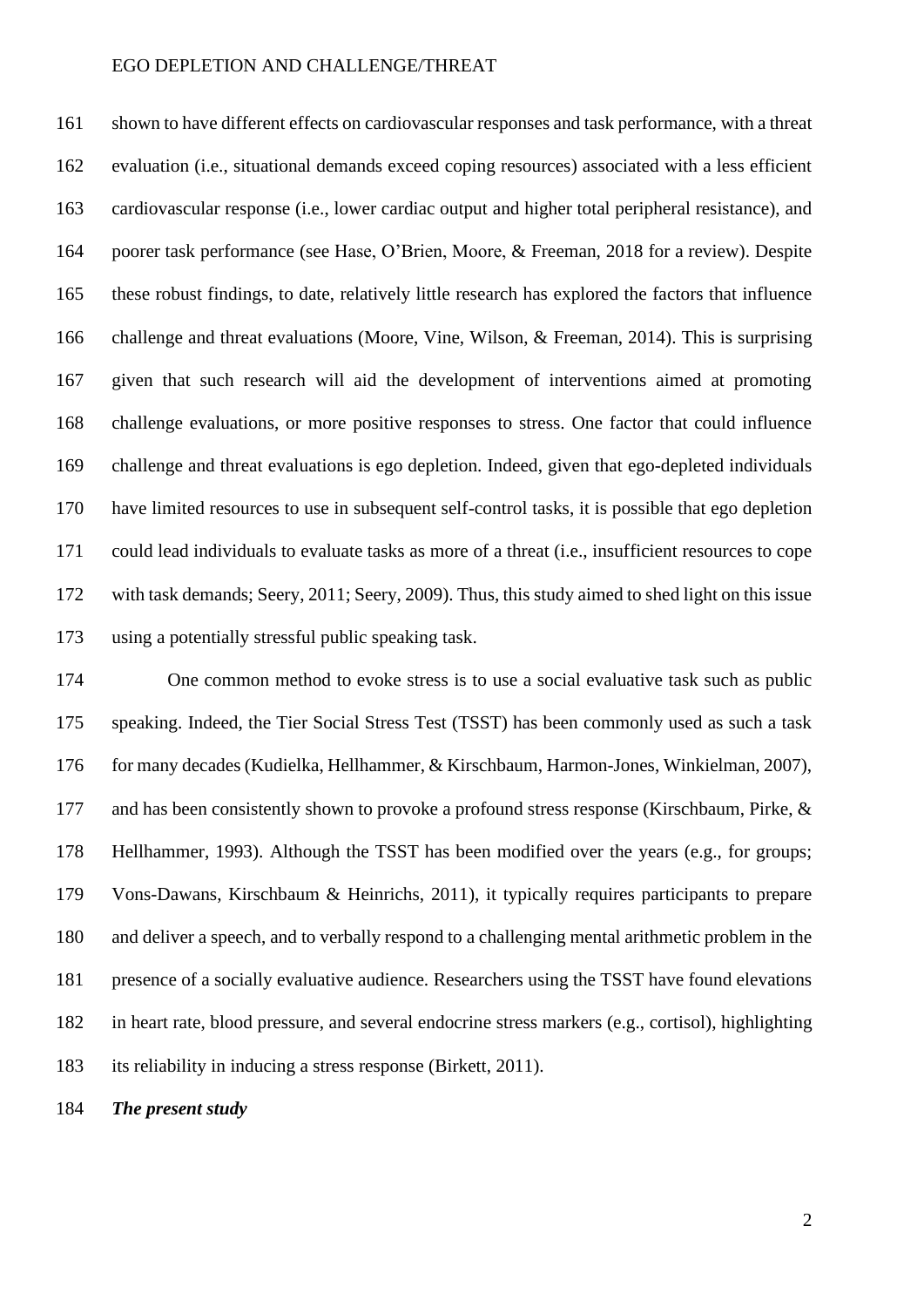In order to offer an initial exploration into the effect of ego depletion on challenge and threat evaluations and subjective ratings of performance, this study used a social-evaluative speech task comparable to the one used as part of the Trier Social Stress Test (Kudielka, et al., 2007). It was hypothesised that participants randomly assigned to an ego depletion group would evaluate the potentially stressful speech task as a more of a threat (i.e., coping resources insufficient to meet task demands), and rate their expected speech performance as lower, compared to participants assigned to a control group. A secondary aim of this study was to explore relationships between trait measures of self-control, challenge and threat evaluations and subjective ratings of performance.

**Method**

# *Participants*

 Based on a power analysis using G\*Power software with alpha set at 0.05 and beta set at 0.95, we determined that a sample size of 262 participants was required to detect a small effect size. Thus, following institutional ethical approval, 304 undergraduate university students were recruited. All data was screened prior to statistical analysis. Forty-six participants were excluded from all analyses as they failed to complete the most important parts of the study protocol, including the written transcription task and reporting challenge and threat evaluations. 202 As such, the final sample consisted of 262 participants (150 males, 112 females;  $M_{\text{age}} = 20.5$ , *SD* = 4.3). All participants read an information sheet and provided written informed consent prior to taking part.

*Measures*

*Trait self-control measures*

 *Brief self-control scale***.** Individual differences in trait self-control were assessed using the 13-item brief self-control scale (Tangney et al., 2004). Participants indicated the degree to which they agreed with each item on a 5-point Likert scale anchored between *not at all* (1) and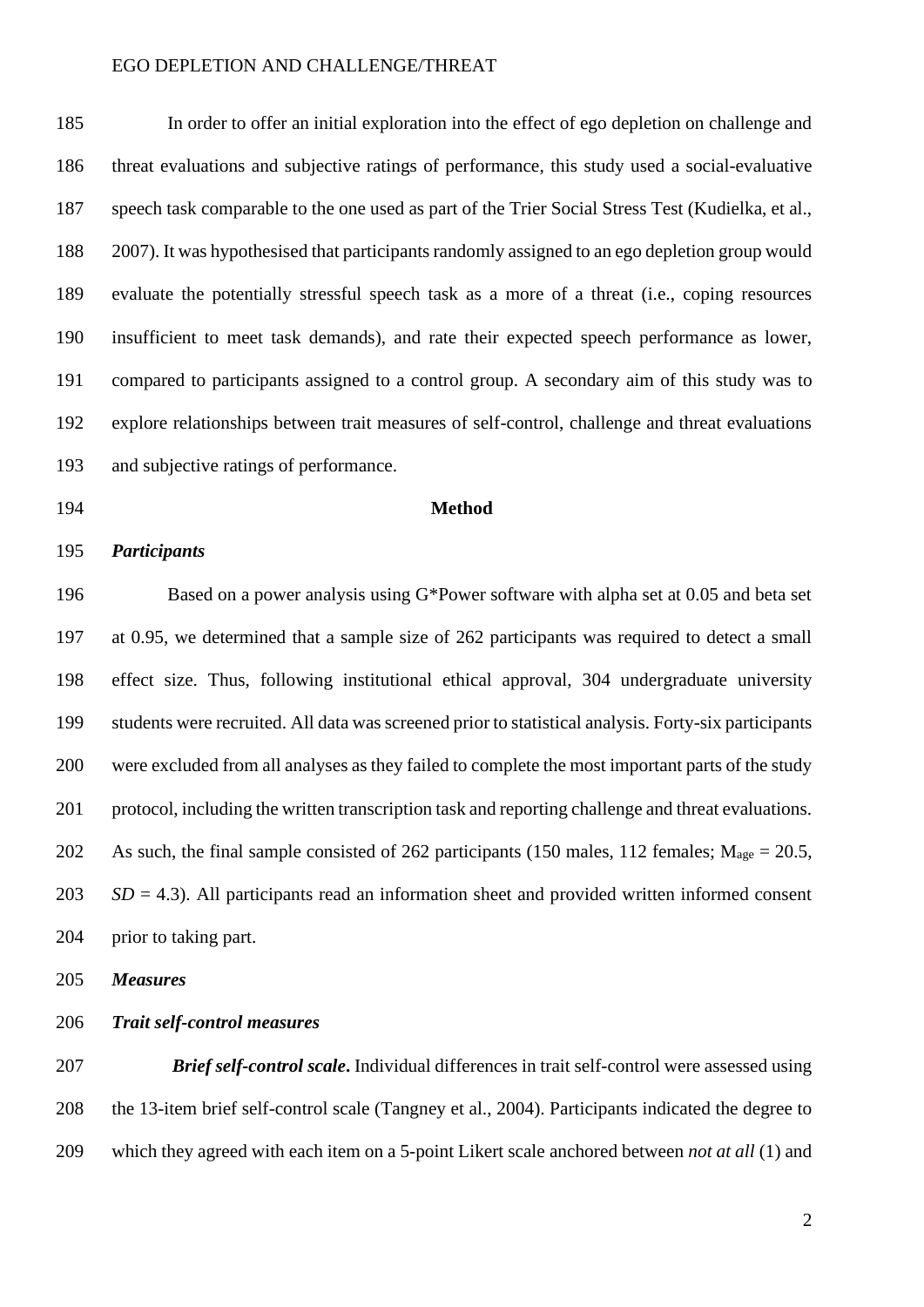*very much* (5). The scores from all 13 items were summed, with a higher score indicating greater trait self-control. This scale has been used previously in the ego depletion literature (e.g., McEwan et al., 2013), and has been shown to be valid and reliable in assessing 213 dispositional self-control (Tangey et al., 2004;  $\alpha = 0.92$ ).

 *Depletion sensitivity scale.* Individual differences in depletion sensitivity were measured using the 11-item depletion sensitivity scale (Salmon et al., 2014). Participants rated the degree to which they agreed with each item on a 7-point Likert scale anchored between *totally disagree* (1) and *totally agree* (7). The scores from all 11 items were summed, with a higher score indicating greater depletion sensitivity. This scale has been used previously in the ego depletion literature (e.g., Englert, Persaud, Oudejans, & Bertrams, 2015), and has been 220 shown to be valid and reliable in assessing depletion sensitivity (Salmon et al., 2014;  $\alpha = 0.92$ ).

 *Implicit theories of willpower.* Individual differences in the beliefs regarding the nature of willpower, were assessed using the 6-item strenuous mental activity subscale of implicit beliefs about willpower scale (Job et al., 2010). Participants indicated the degree to which they agreed with each item on a 6-point Likert scale anchored between *strongly agree* (1) and *strongly disagree* (6). The scores from all 6 items were summed, with a higher score reflecting a greater belief that self-control is a limited resource. This measure has been used previously in the ego depletion literature and has been shown to be valid and reliable (Job, Walton, Dweck, 228 & Bernecker, 2015;  $\alpha = 0.82$ ).

## *Self-control (ego depletion) manipulation checks*

 Self-control was experimentally manipulated using a written transcription task. This task required participants to transcribe a text for six minutes (the most common length of time for ego depletion tasks; Giboin & Wolff, 2019). While the control group transcribed the text conventionally in full, requiring little self-control, the ego depletion group were asked to omit the letters "e" and "n", an act that required suppression of their typical writing habits and thus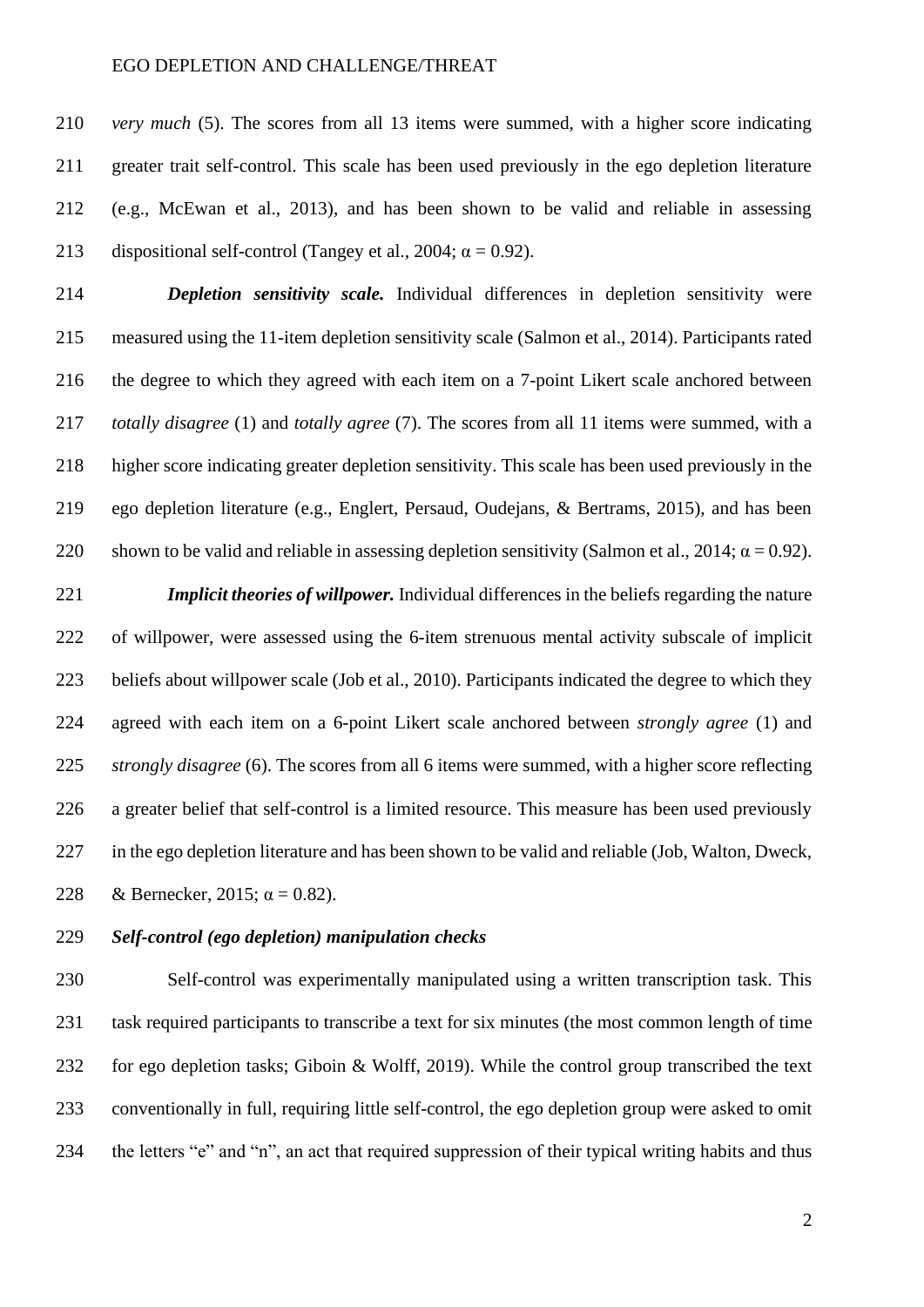self-control. Importantly, this task, and time on the task, has been repeatedly shown to deplete self-control resources in previous research (e.g., Bertrams, Englert, & Dickhauser, 2010; Englert, Zwemmer, Bertrams, & Oudejans, 2015; Giboin & Wolff, 2019).

 Performance on the transcription task was measured using the number of words transcribed and errors (Bertrams et al., 2010). Transcription errors constituted grammatical mistakes (e.g., spelling, lack of capital letters), missing words or sentences, and failing to miss out the letters "e" and "n" (for the ego depletion group only). In addition, as a manipulation check following the task, participants were asked "How strongly did you have to regulate your writing habits?", and "How effortful did you find the writing task?" (Englert & Bertrams, 2014; Furley, Bertrams, Englert, & Delphia, 2013). The participants responded to both items on a 4- point Likert scale anchored between *not at all* (1) and *very much* (4).

# *Challenge and threat evaluations*

 To assess evaluations of task demands and personal coping resources, and thus challenge and threat evaluations, two items from the cognitive appraisal ratio were used (Tomaka, Blascovich, Kelsey, & Leitten, 1993). Evaluations of task demands were assessed by asking "How demanding do you expect the upcoming speech task to be?", while evaluations of coping resources were measured by asking "How able are you to cope with the demands of the upcoming speech task?". Both items were rated on a 6-point Likert scale anchored between *not at all* (1) and *extremely* (6). A demand resource evaluation score (DRES) was then 254 calculated by subtracting evaluated demands from resources (range  $-5$  to  $+5$ ), with a positive score reflecting an evaluation more reflective of a challenge state (i.e., resources exceed demands), and a negative score reflecting an evaluation more akin to a threat state (i.e., demands exceed resources). This measure has been used commonly in the challenge and threat literature (e.g., Hase et al., 2018; Moore, Wilson, Vine, Coussens, & Freeman, 2013).

# *Subjective speech performance*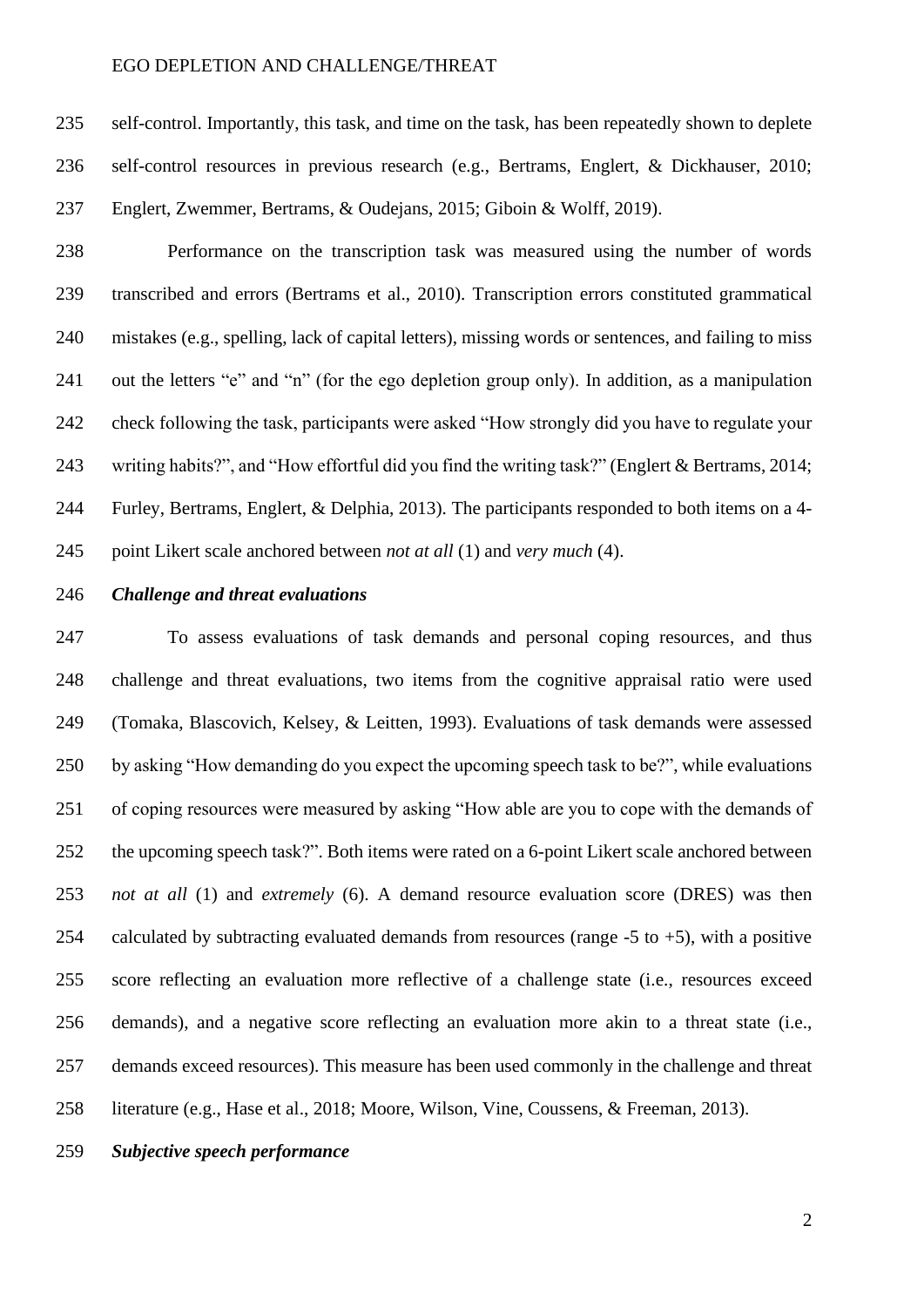In keeping with previous research (e.g., Nicholls, Polman, & Levy, 2010), participants were asked to rate how well they expected to perform in the upcoming speech task using a 7-

point Likert scale anchored between *not at all well* (1) and *extremely well* (7)*.*

*Procedure*

264 Participants were randomly assigned to either an ego depletion or control group. Randomization was conducted using [https://www.randomizer.org/.](about:blank) First, participants completed the trait self-control measures. Second, participants were required to perform the written transcription task for six minutes. Time was monitored by the researcher, and participants were informed when they had one-minute remaining. Next, after completing self- report items relating to the regulation of writing habits and effort during the transcription task, participants read a set of instructions that described a potentially stressful speech task. Specifically, participants were informed that they would give a five-minute speech about their dream job in front of their peers (all data was collected in taught sessions). To add an element of self-control, participants were asked to avoid standing still, closed body posture, negative facial expressions, unconfident body language, pausing for longer than five seconds, and using a monotonous voice. Participants were made aware that these criteria would be used to rate their performance, and their speech was going to be recorded via a digital video camera. Participants were then asked to report their challenge and threat evaluations and subjective ratings of performance. Finally, participants were debriefed, informed that they did not need to complete the potentially stressful speech task, and thanked for their participation.

*Statistical analyses*

 Missing data analysis revealed that 0.14% of the data from 262 participants was missing, however, Little's missing at random (MCAR) test was significant at the .05 level ( $\chi^2$ ) 283 = 1172.19,  $df = 1072$ ,  $p = .017$ ), therefore, we replaced missing data using the expectation maximization method. To ensure data was normally distributed, outlier analyses were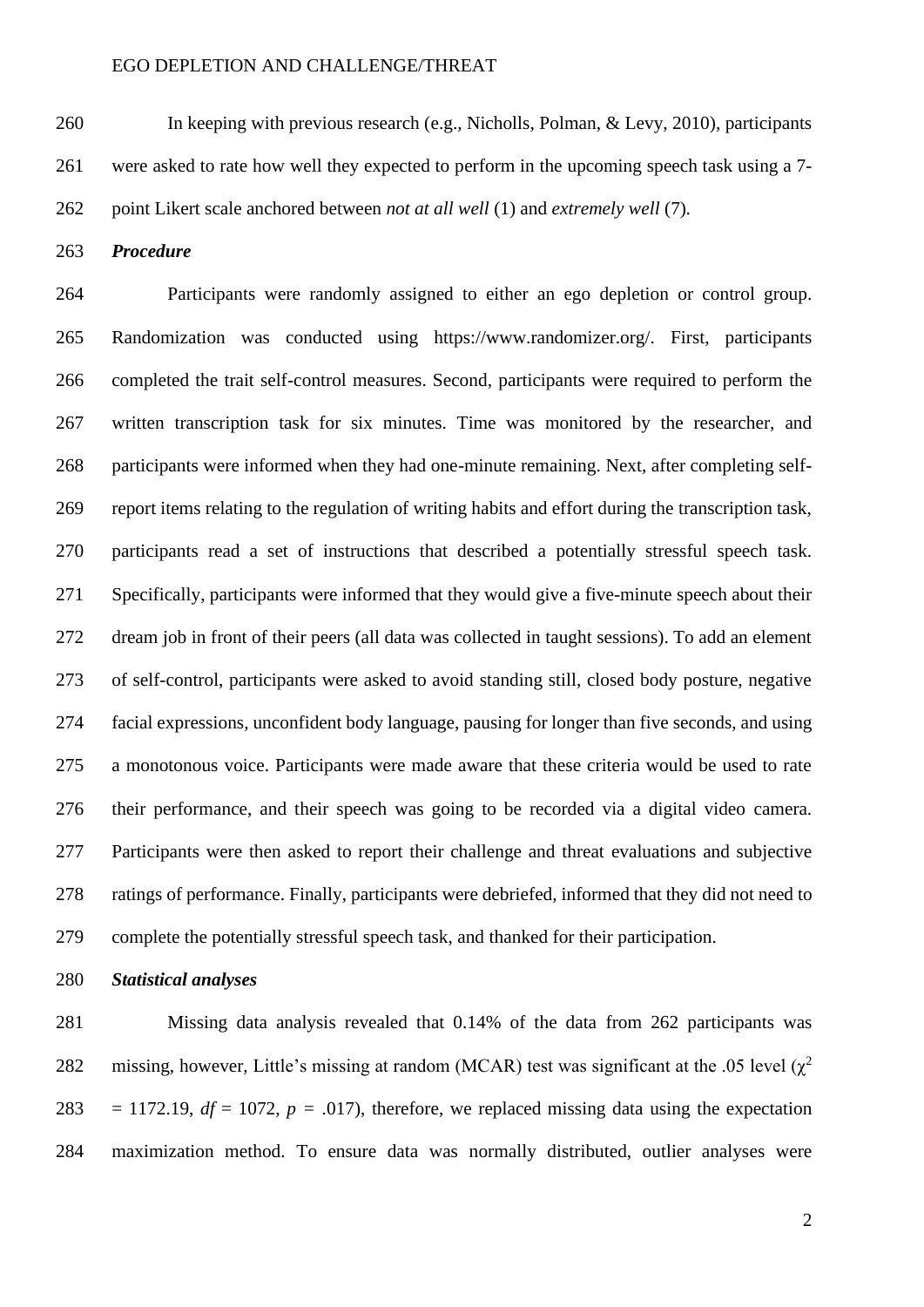performed before the main statistical analysis. A total of eight outliers were identified. Specifically, for 'number of words', one outlier was identified for the control group and two for the ego depletion group. Moreover, for 'number of errors', four outliers were identified for the control group and one for the ego depletion group. The windsorization method was used to treat the outliers, with raw data being changed to 1% larger or smaller than the next most extreme score. Following outlier analyses, all data was normally distributed as skewness and kurtosis z-scores did not exceed 1.96.

 A series of independent *t*-tests were performed on the trait self-control (i.e., trait self- control, depletion sensitivity, implicit theories of willpower), self-control (ego depletion) manipulation check (i.e., number of transcribed words and errors, ratings of writing habit regulation and effort), challenge and threat evaluation (i.e., DRES), and subjective speech performance data. For all *t*-tests, the degrees of freedom, *t* statistic, and probability values were corrected for homogeneity of variance assumption violations using the Levene's test for equality of variances. Effect sizes were calculated using Cohen's *d* (small = 0.20, medium =  $0.50$ , and large = 0.80; Cohen, 1992), and significance was set at 0.05. Furthermore, pearson's correlations were conducted to determine the relationships between the trait self-control measures, DRES, and subjective performance. In accordance with Cohen (1992), the strength of a relationship was considered small, moderate, and large, if a coefficient was reported as being above 0.2, 0.3 and 0.5 respectively. All analyses were performed on IBM SPSS statistics software (version 25).

## **Results**

*Trait self-control measures*

 The results revealed no significant differences between the groups in terms of trait self- control (*t*(260) = 0.58, *p* = .562, *md* = 0.53, 95% CI [-1.28, 2.36], *d* = 0.07), depletion sensitivity (*t*(260) = 0.15, *p* = .884, *md* = 0.21, 95% CI [-2.56, 2.97], *d* = 0.01), or strenuous mental activity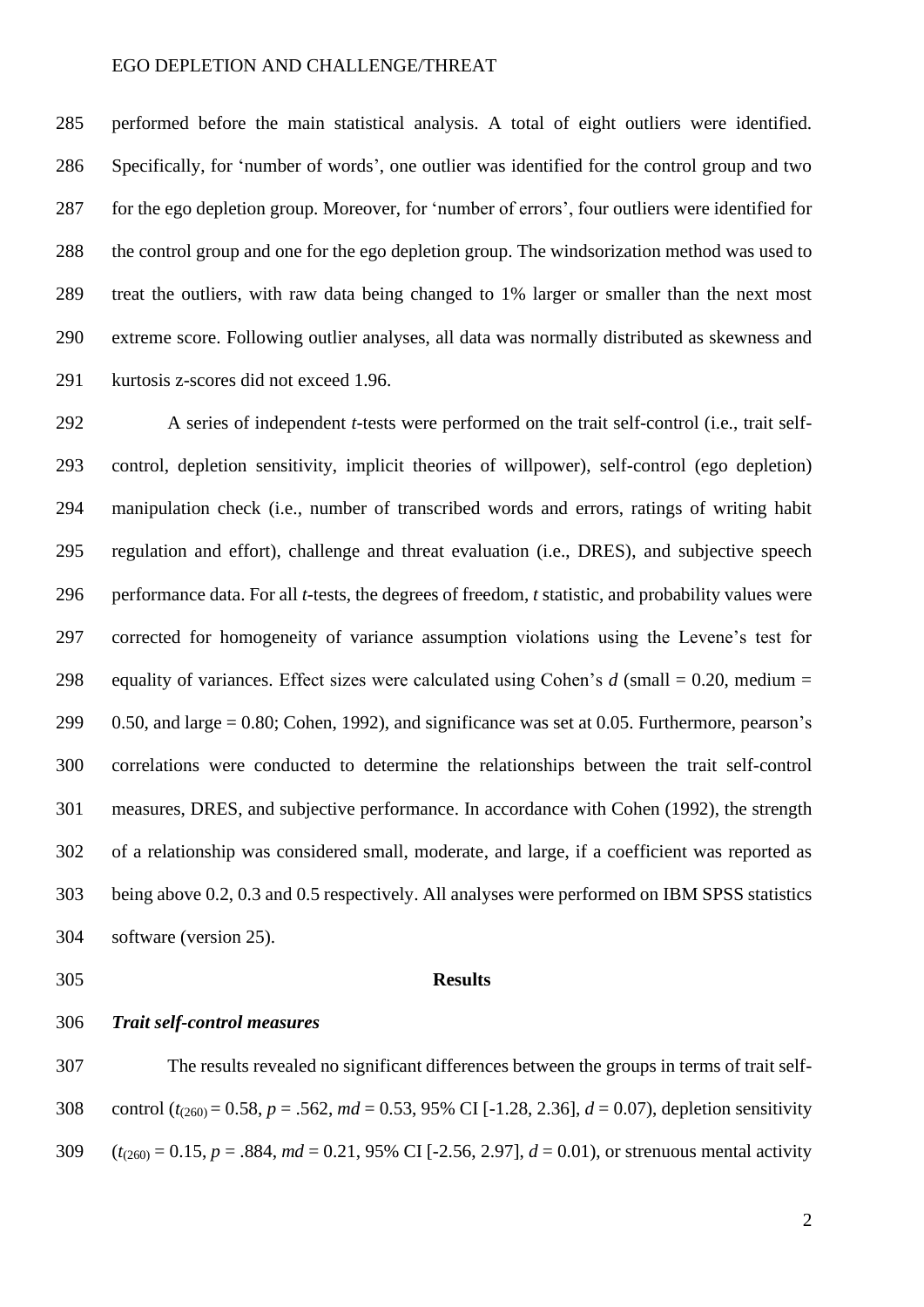| 310 | beliefs about will power $(t_{(261)} = -1.33, p = .148, md = -0.76, 95\% \text{ CI} [-1.89, 0.36], d = 0.16)$ .   |
|-----|-------------------------------------------------------------------------------------------------------------------|
| 311 | This data is presented in Table 1 and supports the effectiveness of the randomisation procedure                   |
| 312 | used to allocate participants to the experimental groups.                                                         |
| 313 |                                                                                                                   |
| 314 | <b>INSERT TABLE 1 HERE</b>                                                                                        |
| 315 |                                                                                                                   |
| 316 | Self-control (ego depletion) manipulation checks                                                                  |
| 317 | The results revealed that the written transcription task required significantly more self-                        |
| 318 | control for the ego depletion group than the control group, with the ego depletion group                          |
| 319 | transcribing fewer words $(t_{(192.2)} = 8.64 \, p < .001$ , $md = 25.92$ , 95% CI [20.01, 31.83], $d = 1.10$ ),  |
| 320 | and making more errors $(t_{(241.3)} = -13.11 \ p < .001$ , $md = -6.76$ , 95% CI [-7.77, -5.74], $d = 1.57$ ),   |
| 321 | than the control group. Furthermore, the ego depletion group reported having to regulate their                    |
| 322 | writing habits more $(t_{(260)} = -8.55, p < .001, md = -0.91, 95\% \text{ CI} [-1.12, -0.7], d = 1.06)$ , and    |
| 323 | that the transcription task required more effort $(t_{(219.9)} = -7.23, p < .001, md = -0.79, 95\% \text{ CI}$ [- |
| 324 | 1.01, -0.57], $d = 0.91$ ), than the control group. This data is presented in Table 2 and supports                |
| 325 | the effectiveness of the self-control (ego depletion) manipulation.                                               |
| 326 |                                                                                                                   |
| 327 | <b>INSERT TABLE 2 HERE</b>                                                                                        |
| 328 |                                                                                                                   |
| 329 | Challenge and threat evaluations                                                                                  |
| 330 | The results revealed no significant difference between the groups for DRES ( $t_{(260)}$ =                        |
| 331 | 0.53, $p = .828$ , $md = 0.15$ , 95% CI [-0.41, 0.71], $d = -0.06$ ). This data is presented in Table 3,          |
| 332 | and suggests that the ego depletion and control groups did not differ in terms of how they                        |
| 333 | evaluated the potentially stressful speech task, with the descriptive data indicating that both                   |

groups evaluated the task as more of a threat (i.e., task demands exceed coping resources).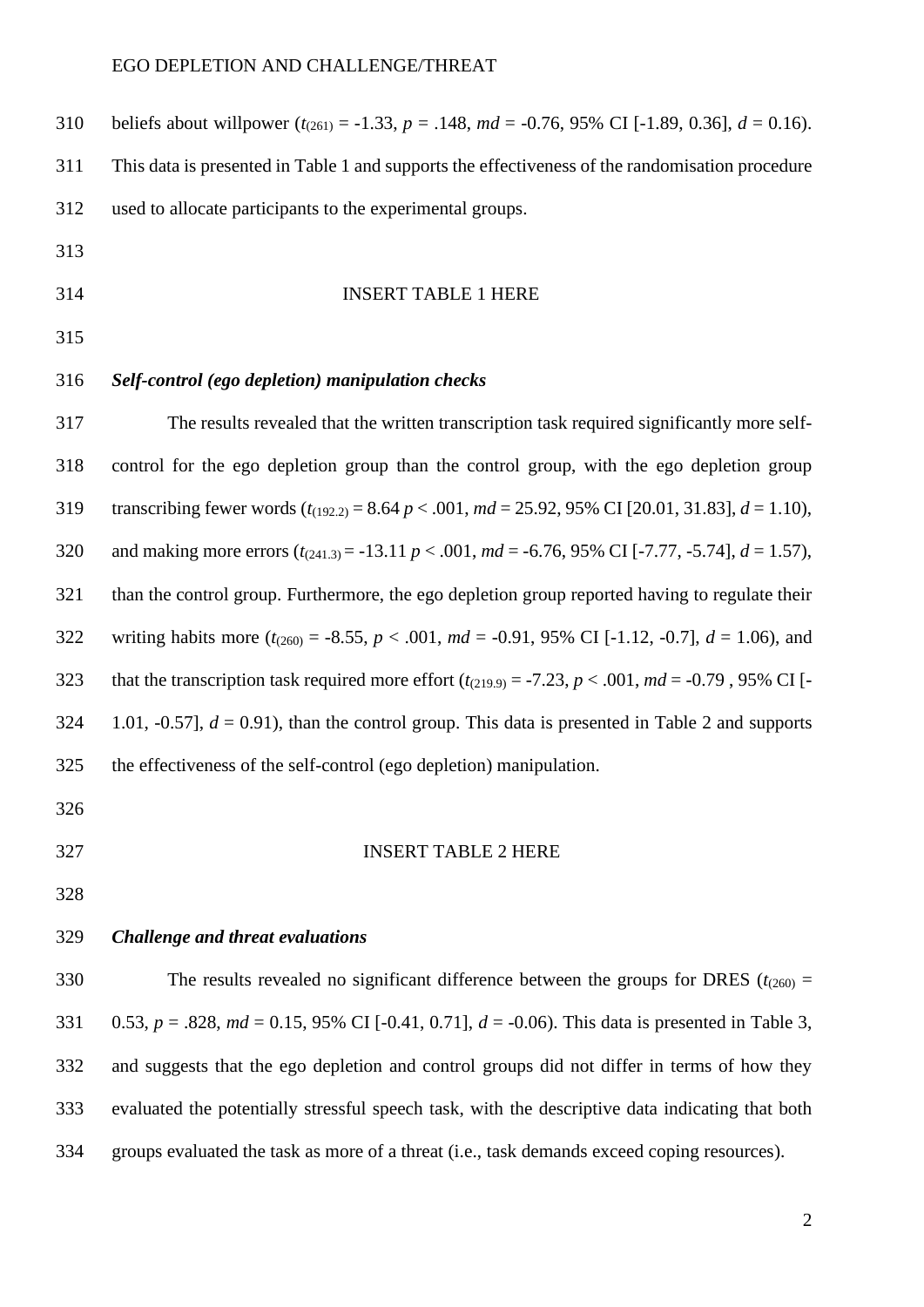# *Subjective speech performance*

 The results revealed no significant difference between the groups in terms of subjective 337 ratings of speech performance  $(t_{(255.2)} = 0.10, p = .915, md = 0.02, 95\% \text{ CI} [-0.35, 0.39], d =$  0.01). This data is presented in Table 3, and implies that the initial self-control task (i.e., written transcription) had little effect on participants' perceptions of their performance prior to a subsequent self-control task (i.e., public speaking), with the descriptive data suggesting that both groups doubted that they could perform the potentially stressful speech task successfully. 

- 
- 

### INSERT TABLE 3 HERE

#### *Exploratory analyses*

 Pearson's correlations were used to assess the relationships between trait self-control measures, self-control manipulation checks, DRES, and subjective performance for each group separately (Table 4). For the control group, there was a significant negative correlation between 348 trait self-control and effort  $(r = -.19, p = .034)$ . In addition, depletion sensitivity showed a 349 significant positive correlation with effort  $(r = .29, p = .002)$  and regulation of writing habits (*r* = .25, *p* = .006). Regulation of writing habits also showed a significant negative correlation 351 with DRES ( $r = -18$ ,  $p = .050$ ). However, these correlations were not significant for the ego depletion group.

 Depletion sensitivity showed a significant negative correlation with DRES for both the 354 control ( $r = -.33$ ,  $p < .001$ ) and ego depletion ( $r = -.31$ ,  $p < .001$ ) group. Depletion sensitivity also showed a significant negative correlation with subjective ratings of performance for both 356 the control  $(r = -.31, p < .001)$  and ego depletion  $(r = -.21, p = .008)$  group. Furthermore, strenuous mental activity beliefs about willpower showed a significant negative correlation 358 with DRES for both the control  $(r = -0.21, p = 0.022)$  and ego depletion  $(r = -0.18, p = 0.025)$  group. Strenuous mental activity beliefs about willpower also showed a significant negative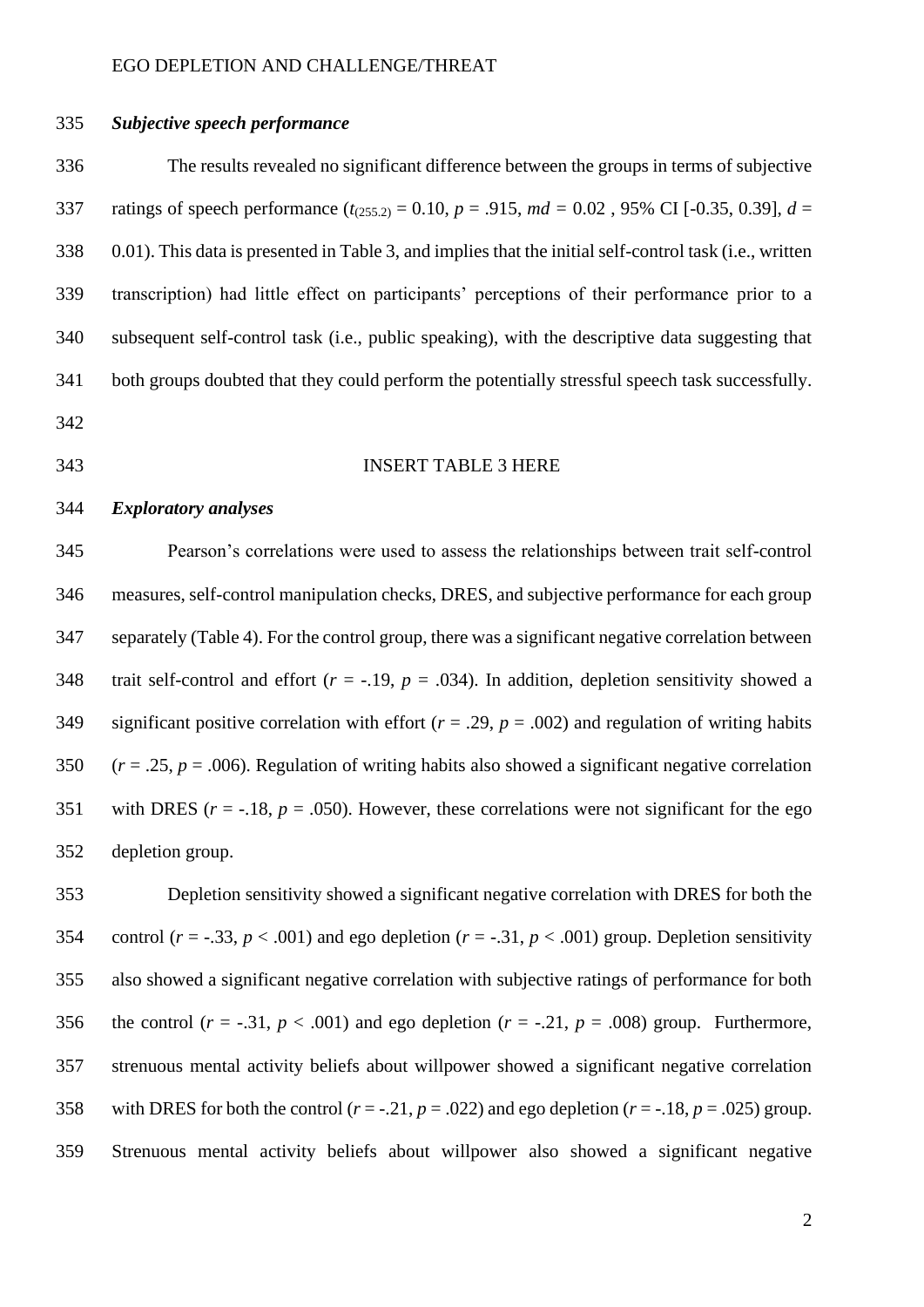| 360 | correlation with subjective ratings of performance, but only for the ego depletion group $(r = -1)$         |
|-----|-------------------------------------------------------------------------------------------------------------|
| 361 | .17, $p = 0.038$ ). Finally, DRES showed a significant positive correlation with subjective ratings         |
| 362 | of performance for both the control ( $r = .70$ , $p < .001$ ) and ego depletion ( $r = .73$ , $p < .001$ ) |
| 363 | group.                                                                                                      |

- 
- INSERT TABLE 4 HERE
	-
- 
- 

### **Discussion**

 To date, relatively little research has explored the factors that influence challenge and threat evaluations despite their fairly robust effects on cardiovascular responses to, and performance during, potentially stressful tasks (Hase et al, 2018). Indeed, this is the first study to examine the effect of ego depletion on challenge and threat evaluations, and subjective ratings of performance, before a potentially stressful speech task. Contrary to our hypotheses, the results revealed no significant differences between the ego depletion and control groups in terms of challenge and threat evaluations or subjective ratings of performance.

 Consistent with previous research (e.g., Englert & Bertrams, 2012; Bertrams et., 2010), and supporting the effectiveness of the written transcription task, the ego depletion group transcribed fewer words and made more errors than the control group. In addition, the ego depletion group indicated that the written transcription task they completed required more effort, and greater regulation of writing habits, than the transcription task completed by the control group. Previous research would suggest that this result implicates a reduction in self- control resources or a successful ego depletion effect (e.g., Arber et al., 2017). Therefore, after being satisfied that the written transcription task caused ego depletion, the effect of this depletion on challenge and threat evaluations of a potentially stressful public speaking task was examined.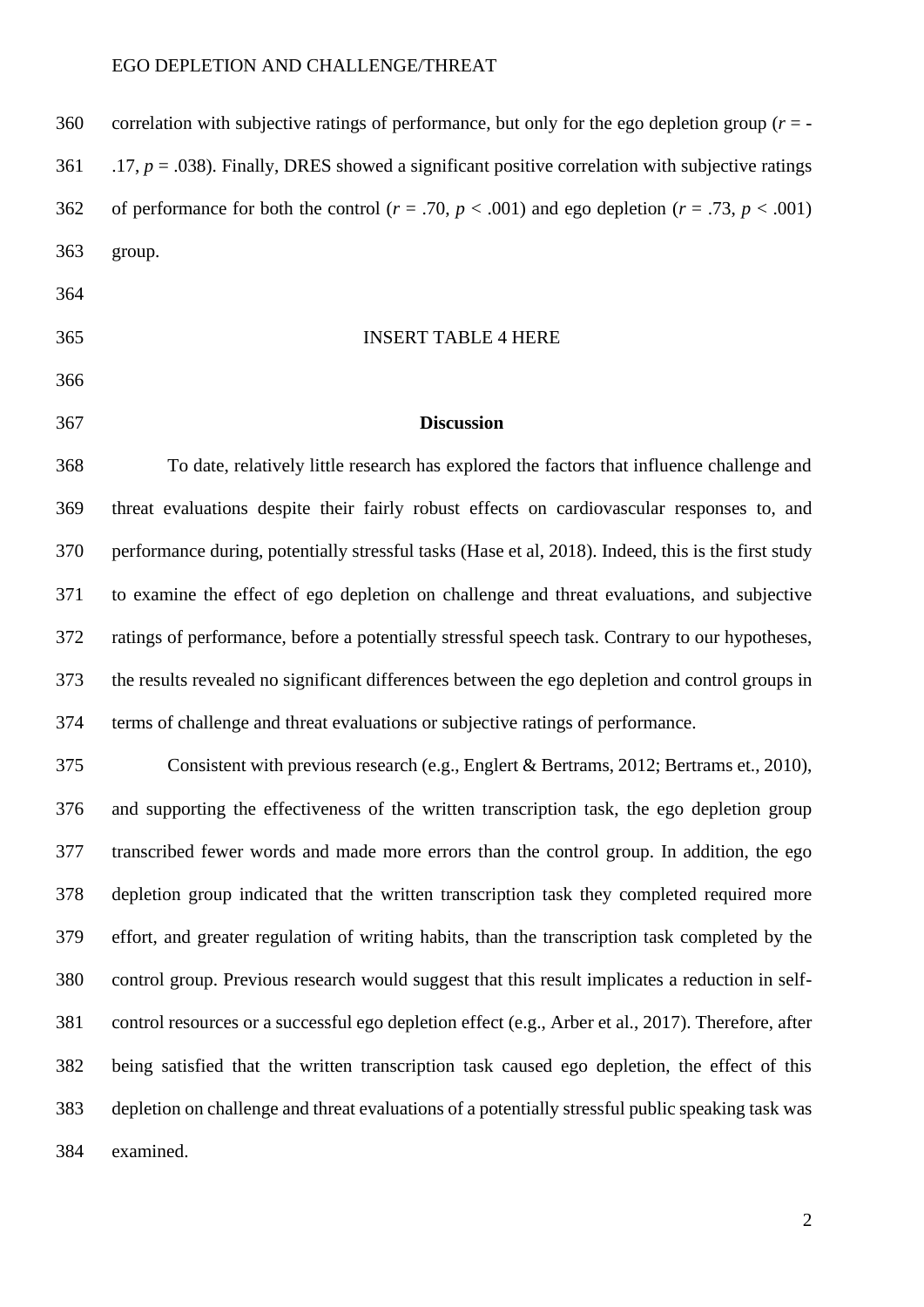Contrary to our hypothesis, the results revealed no significant difference between the ego depletion and control groups in terms of challenge and threat evaluations (i.e., evaluations of task demands and personal coping resources). The reduction in self-control resources experienced by the ego depletion group did not result in this group evaluating the potentially stressful speech as more of a threat (i.e., insufficient resources to cope with task demands). In addition to challenge and threat evaluations, we also examined whether ego depletion influenced how participants expected to perform in the potentially stressful public speaking task, which would have also required an element of self-control (e.g., avoid using a monotonous voice and standing still). Contrary to our hypotheses, the results revealed no significant differences between the ego depletion and control groups in terms of subjective ratings of performance. Despite experiencing a reduction in self-control resources as a result of the written transcription task, the ego depletion group did not report expecting to perform worse than the control group.

 Secondary exploratory analyses revealed significant relationships and differences between trait measures of self-control, DRES, and subjective ratings of performance. Specifically, for both groups, participants more sensitive to depletion were more likely to evaluate the potentially stressful speech task as more of a threat. Similarly, participants who reported being more sensitive to depletion were also more likely to rate that they were going to perform poorly in the potentially stressful speech task. These findings extend previous research that has shown that depletion sensitivity can impact actual task performance following ego depletion (e.g., Salmon et al, 2014). Therefore, with previous and present findings, it is suggested that the ability and time taken to deplete an individual may vary due to depletion sensitivity, this further supports the conflict regarding time to depletion and task order. Importantly, the results also suggest a possible conscious level of depletion sensitivity and the impact of this on upcoming tasks. Further exploration of depletion sensitivity may provide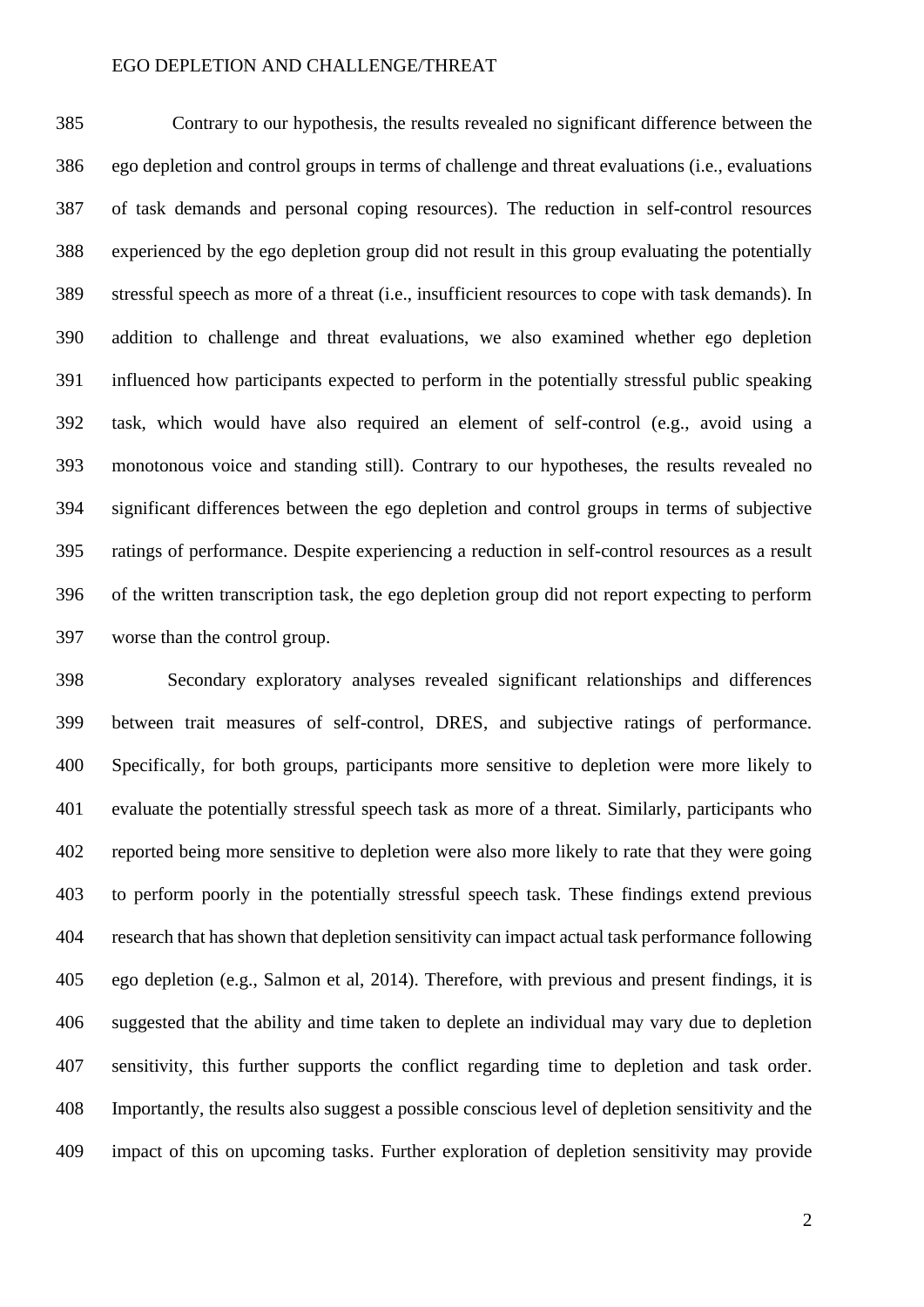more insight into the contradictory null findings surrounding the resource model of ego depletion.

 Secondly, for the control and ego depletion groups, participants whose beliefs were more aligned with the limited theory of willpower were more likely to evaluate the potentially stressful speech task as more of a threat. However, only those in the ego depletion group whose beliefs aligned with the limited theory of willpower were more likely to rate that they were going to perform poorly in the potentially stressful speech task. These findings extend previous research which has found that willpower beliefs may affect actual task performance following ego depletion (e.g., Job et al, 2010; Job et al., 2015). The current study suggests that depletion sensitivity and beliefs surrounding willpower may explain the variance in differing challenge and threat states and subjective performance.

## *Strengths and Limitations*

 In order to better contextualise the findings, several strengths and limitations should be considered. Firstly, whilst this was the first study to assess the effects of ego depletion on challenge and threat evaluations during a potentially stressful task, it should be noted that only subjective markers were used to measure challenge and threat evaluations and performance. However, previously subjective markers have been shown to be both valid and reliable when compared with an objective marker in other domains requiring measures of stress and performance (Arora et al, 2010). Evidence also suggests there is a valid need to assess subjective measures, as perceptions of depletion have been shown to be better predictors of performance, then actual depletion (Clarkson et al, 2010). Objective markers were not used in the current study due to the exploratory nature of the study design and large sample size (i.e., a large volume of data was collected from multiple participants at one time point). Second, only single-item measures were used to assess challenge and threat evaluations. Research has 434 shown that one item and multi-item measures perform equally as well (Bergkvist & Rossiter,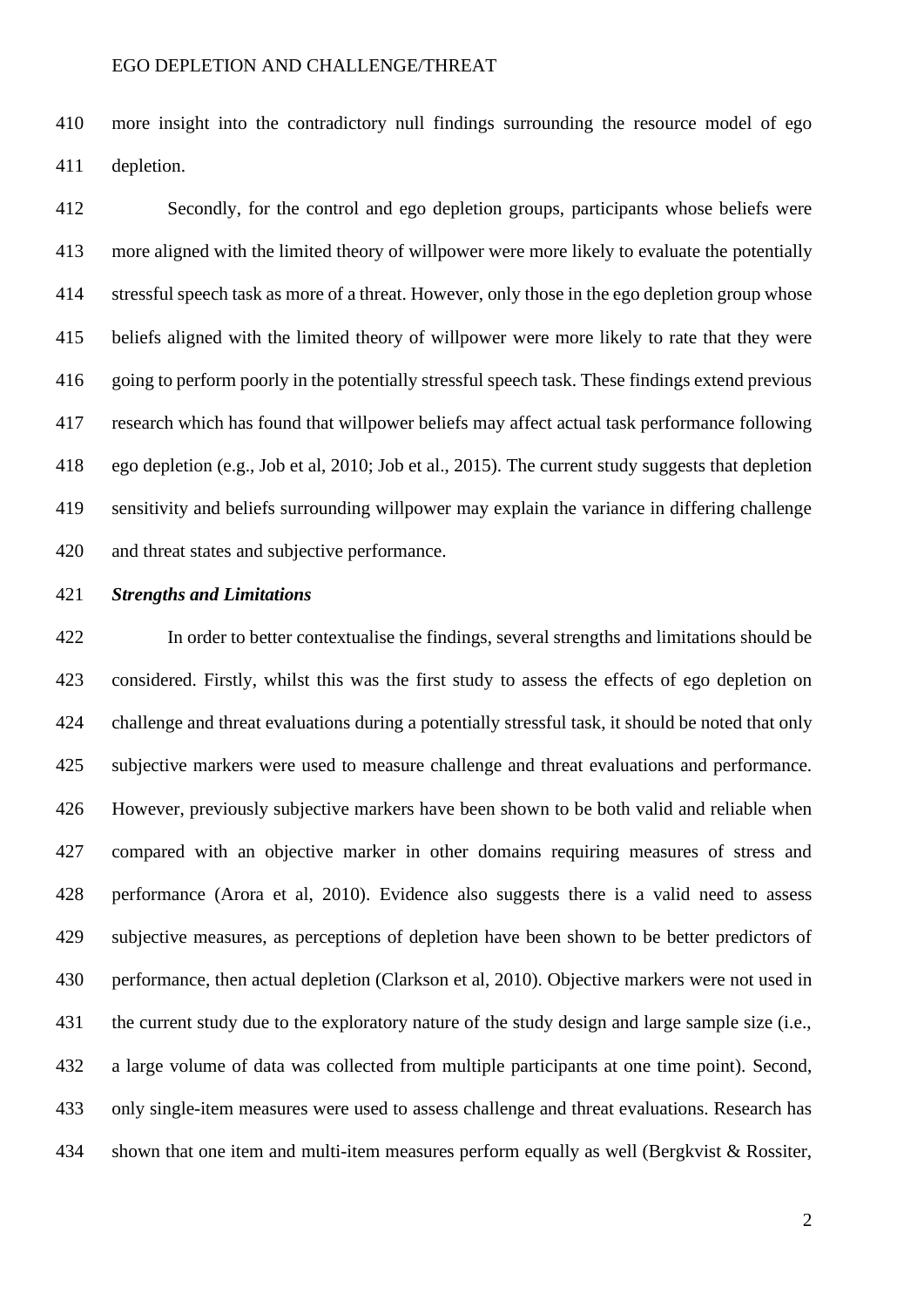2007), future research is encouraged to replicate the findings of this study using multi-item measures (e.g. stress appraisal scale; Schneider, 2008). Despite the benefits of being an experimental study, the research was conducted in the 'field' (i.e., real teaching sessions), which limited control over potential confounding variables (e.g., class size, interaction between participants, etc.).

## *Future research*

 This is the first known study to assess the effect of ego depletion on challenge and threat evaluations and subjectively rated performance under potentially stressful conditions. Future studies are encouraged to further the current study findings by using both subjective and objective measures of challenge and threat, and pressurized speech performance. The introduction of cardiovascular reactivity measures would allow for additional exploration of subconscious and objective measures of challenge and threat and ego depletion, equally reducing possible subjectivity and bias (e.g., social desirability; Blascovich, 2008). It is also suggested that future research examine the relationship between ego depletion and challenge and threat in a controlled laboratory environment, enabling a more causal understanding of the relationship. Furthermore, as moderation analyses were not performed, future research is encouraged to explore if the effects of ego depletion on performance is moderated by challenge and threat appraisals. It is also important to explore other proposed mechanisms of ego depletion (rather than the consequence of a limited self-control resource) on challenge and threat evaluations, such as motivation or attention (e.g., Inzlicht and Schmeichel, 2012, Kurzban, Duckworth, Kable & Myers, 2013). Equally, further examination of the effect of ego depletion on other types of stress appraisals is warranted (e.g., Lazarus,1984).

#### **Conclusion**

 In summary, this study offered an initial test of the effect of ego depletion on challenge and threat evaluations and subjective ratings of performance during a potentially stressful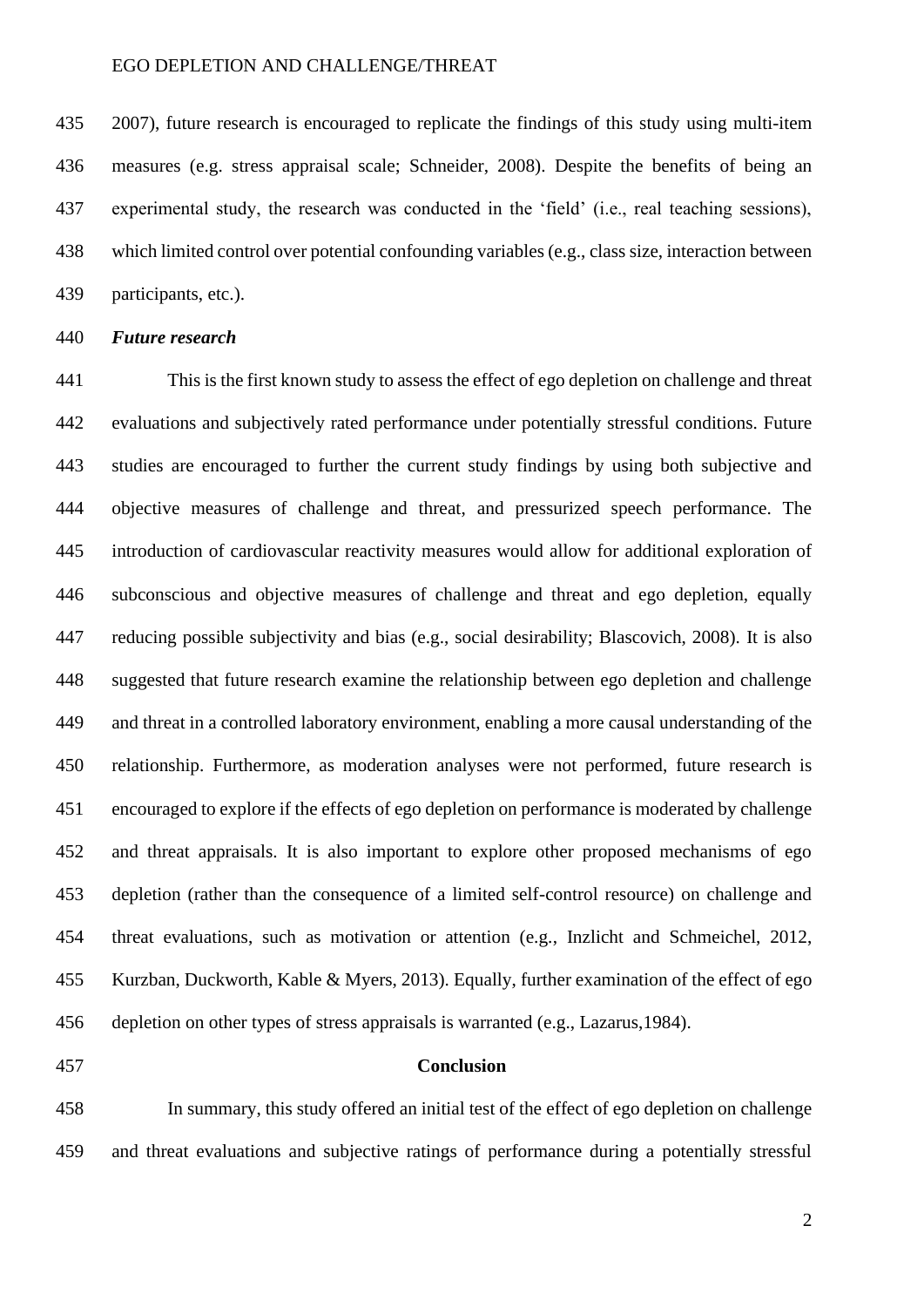public speaking task. Although the results supported the effectiveness of the self-control (ego depletion) manipulation (i.e., written transcription task), there were no significant differences between the ego depletion and control groups in terms of challenge and threat evaluations or subjective ratings of performance. Thus, the findings suggest that ego depletion might not affect the appraisals of potentially stressful tasks. However, additional exploratory analyses suggested that individuals who were more sensitive to depletion, and who believed that willpower was more limited, were more likely to evaluate the potentially stressful task as a threat and doubt in their ability to perform the task successfully. Thus, this study contributes to the growing body of evidence questioning and examining the ego depletion phenomenon.

#### **References**

- Arber, M. M., Ireland, M. J., Feger, R., Marrington, J., Tehan, J., & Tehan, G. (2017). Ego
- depletion in real-time: An examination of the sequential-task paradigm. *Frontiers in Psychology*, *8*: 1672. [doi.10.3389/fpsyg.2017.01672.](about:blank)
- Arora, S., Aggarwal, R., Moran, A., Sirimanna, P., Crochet, P., Darzi, A., ... & Sevdalis, N. (2011). Mental practice: effective stress management training for novice surgeons. *Journal of the American College of Surgeons*, *212*, 225-233. doi:10.1016/j.jamcollsurg.2010.09.025.
- Avital-Cohen, R., & Tsal, Y. (2016). Top-down processes override bottom-up interference in the flanker task. *Psychological Science*, *27*, 651-658.
- [doi:10.1177/0956797616631737.](about:blank)
- Bandura, A. (1989). Human agency in social cognitive theory. *American Psychologist*, *44*(9),
- 1175. [doi:10.1037/0003-066X.44.9.1175.](https://psycnet.apa.org/doi/10.1037/0003-066X.44.9.1175)
- Baumeister, R. F., & Heatherton, T. F. (1996). Self-regulation failure: An
- overview. *Psychological Inquiry*, *7*, 1-15. doi:10.1207/s15327965pli0701\_1.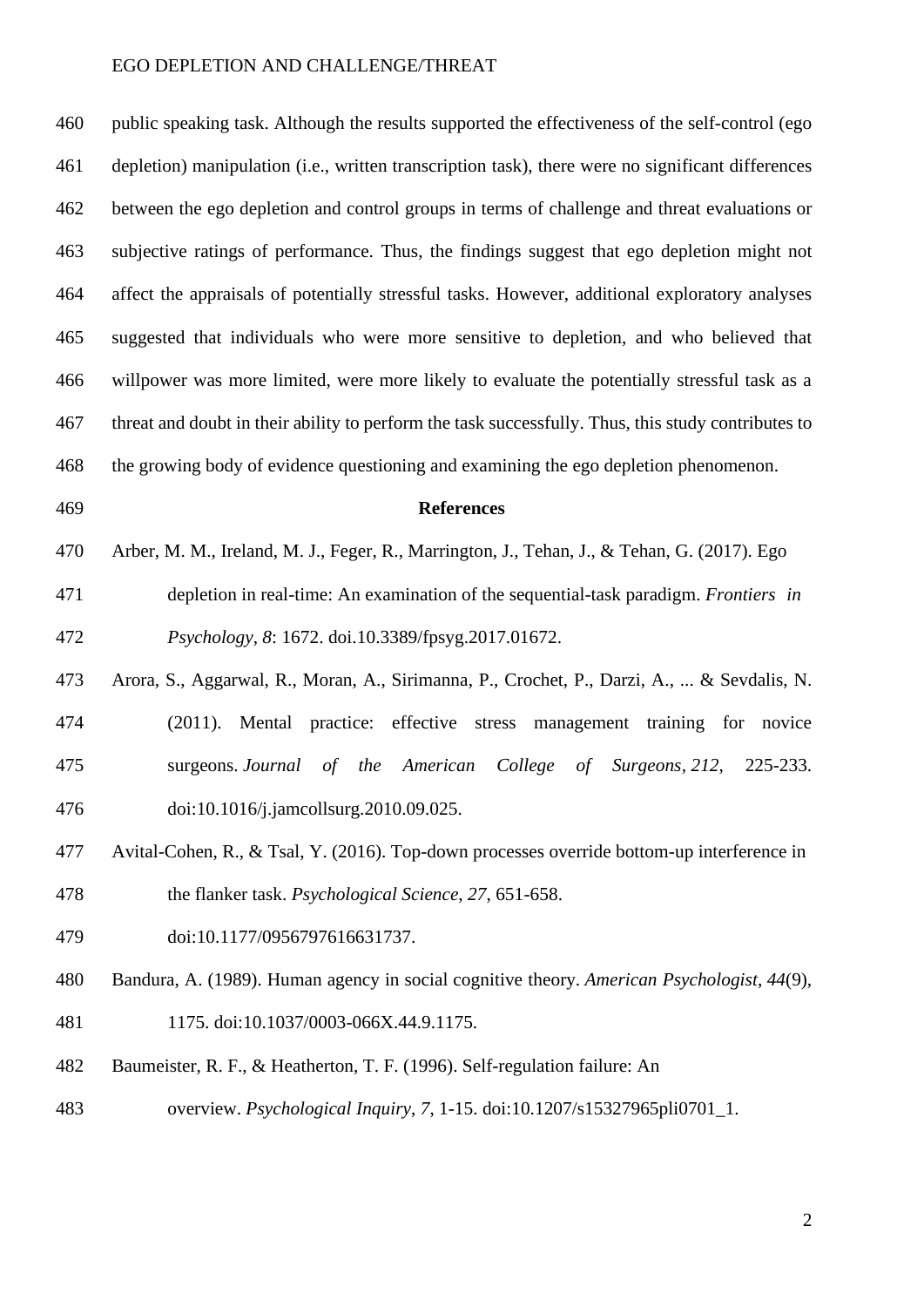- Bergkvist, L., & Rossiter, J. R. (2007). The predictive validity of multiple-item versus single-
- item measures of the same constructs. *Journal of Marketing Research*, *44*(2), 175-184. [doi:10.1509/jmkr.44.2.175.](https://doi.org/10.1509%2Fjmkr.44.2.175)
- Bertrams, A., Englert, C., & Dickhäuser, O. (2010). Self-control strength in the relation
- between trait test anxiety and state anxiety. *Journal of Research in Personality*, *44*,
- 738-741. doi:10.1016/j.jrp.2010.09.005.
- Birkett, M. A. (2011). The Trier Social Stress Test protocol for inducing psychological stress. *Journal of Visualized Experiments*, e3238, doi:10.3791/3238.
- Blascovich, J. (2008). Challenge and threat. In A. J. Elliot (Ed.), *Handbook of Approach and Avoidance Motivation* (pp. 431-445). New York; Psychology Press.
- Bray, S. R., Ginis, K. A. M., & Woodgate, J. (2011). Self-regulatory strength depletion and muscle-endurance performance: A test of the limited-strength model in older
- adults. *Journal of Aging and Physical Activity,* 19, 177-188. doi:10.1123/japa.19.3.177.
- Calkins, S. D., & Fox, N. A. (2002). Self-regulatory processes in early personality
- development: A multilevel approach to the study of childhood social withdrawal and
- aggression. *Development and Psychopathology*, *14*, 477-498.
- doi:10.1017.S095457940200305X.
- Carter, E. C., & McCullough, M. E. (2014). Publication bias and the limited strength model of self-control: has the evidence for ego depletion been overestimated?. *Frontiers in Psychology*, *5*: 823. [doi:10.3389/fpsyg.2014.00823.](about:blank)
- Carter, E. C., Kofler, L. M., Forster, D. E., & McCullough, M. E. (2015). A series of meta-
- analytic tests of the depletion effect: Self-control does not seem to rely on a limited
- resource. *Journal of Experimental Psychology: General*, *144*, 796-815.
- doi:10.1037/xge0000083.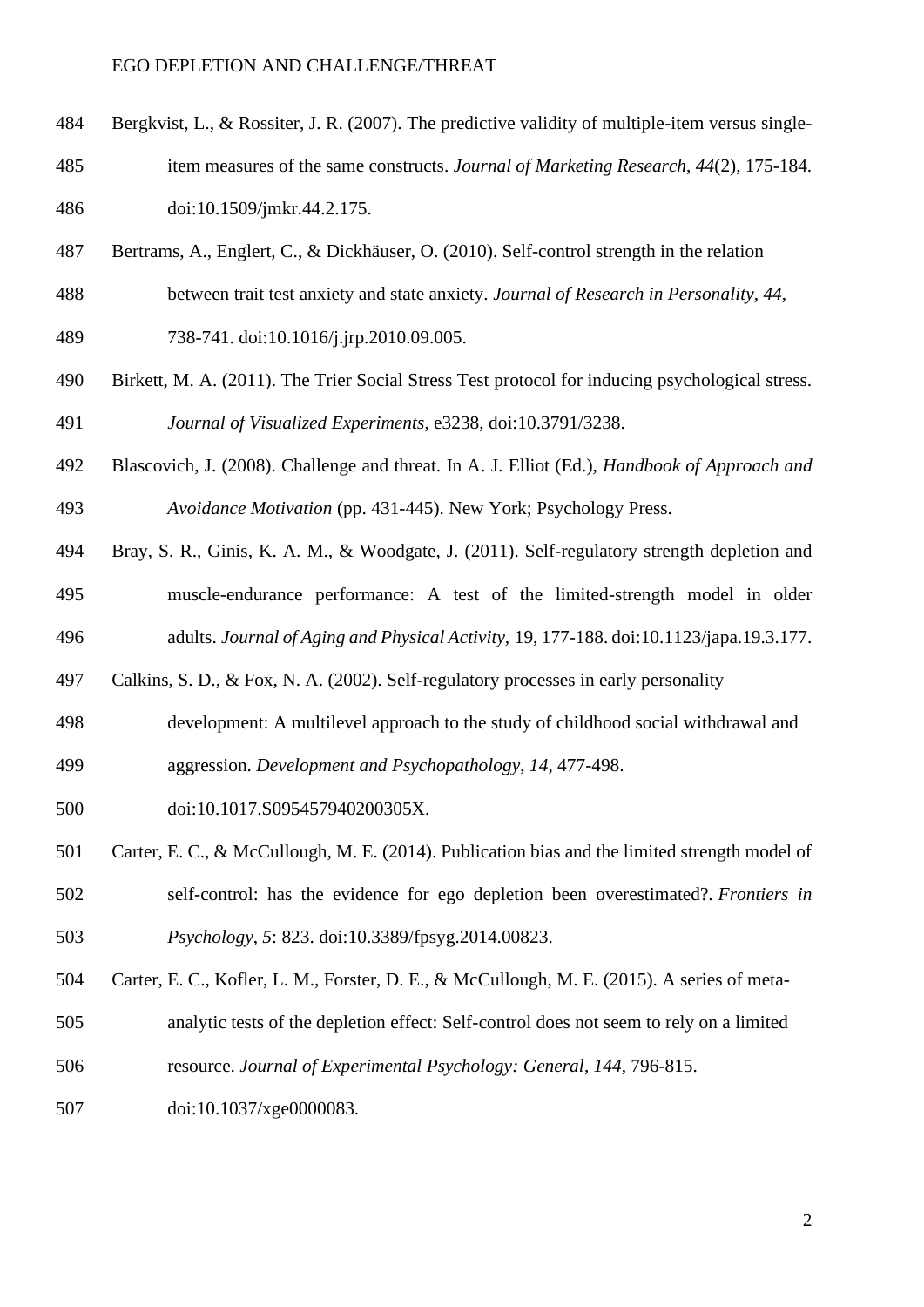- Clarkson, J. J., Hirt, E. R., Jia, L., & Alexander, M. B. (2010). When perception is more than
- reality: the effects of perceived versus actual resource depletion on self-regulatory
- behaviour. *Journal of Personality and Social Psychology*, *98*, 29-46.
- 511 doi:10.1037/a0017539.
- Cohen, J. (1992). Statistical power analysis. *Current Directions in Psychological Science*, *1*(3), 98-101. [doi:10.1111/1467-8721.ep10768783.](https://doi.org/10.1111%2F1467-8721.ep10768783)
- de Ridder, D., van der Weiden, A., Gillebaart, M., Benjamins, J., & Ybema, J. F. (2019). Just do it: Engaging in self-control on a daily basis improves the capacity for self-control. *Motivation Science*. doi:10.1037/mot0000158.
- Duckworth, A. L., & Kern, M. L. (2011). A meta-analysis of the convergent validity of self-
- control measures. *Journal of Research in Personality*, *45*, 259-268.
- doi: 10.1016/j.jrp.2011.02.004.
- Dvorak, R. D., & Simons, J. S. (2009). Moderation of resource depletion in the self-control strength model: Differing effects of two modes of self-control. *Personality and Social Psychology Bulletin*, *35*, 572-583. [doi:10.1177/0146167208330855.](about:blank)
- Englert, C., & Bertrams, A. (2012). Anxiety, ego depletion, and sports performance. *Journal of Sport and Exercise Psychology*, *34*, 580-599. doi:10.1123/jsep.34.5.580.
- Englert, C., & Bertrams, A. (2012). Anxiety, ego depletion, and sports performance. *Journal of Sport and Exercise Psychology, 34*, 580-599. doi:10.1123/jsep.34.5.580.
- Englert, C., & Bertrams, A. (2014). The effect of ego depletion on sprint start reaction time. *Journal of Sport and Exercise Psychology*, *36*, 506-515. [doi:10.1123/jsep.2014-](about:blank) [0029.](about:blank)
- Englert, C., Persaud, B., Oudejans, R., & Bertrams, A. (2015). The influence of ego depletion on sprint start performance in athletes without track and field experience. *Frontiers in Psychology*, *6*: 1207. [doi:10.3389/fpsyg.2015.01207.](about:blank)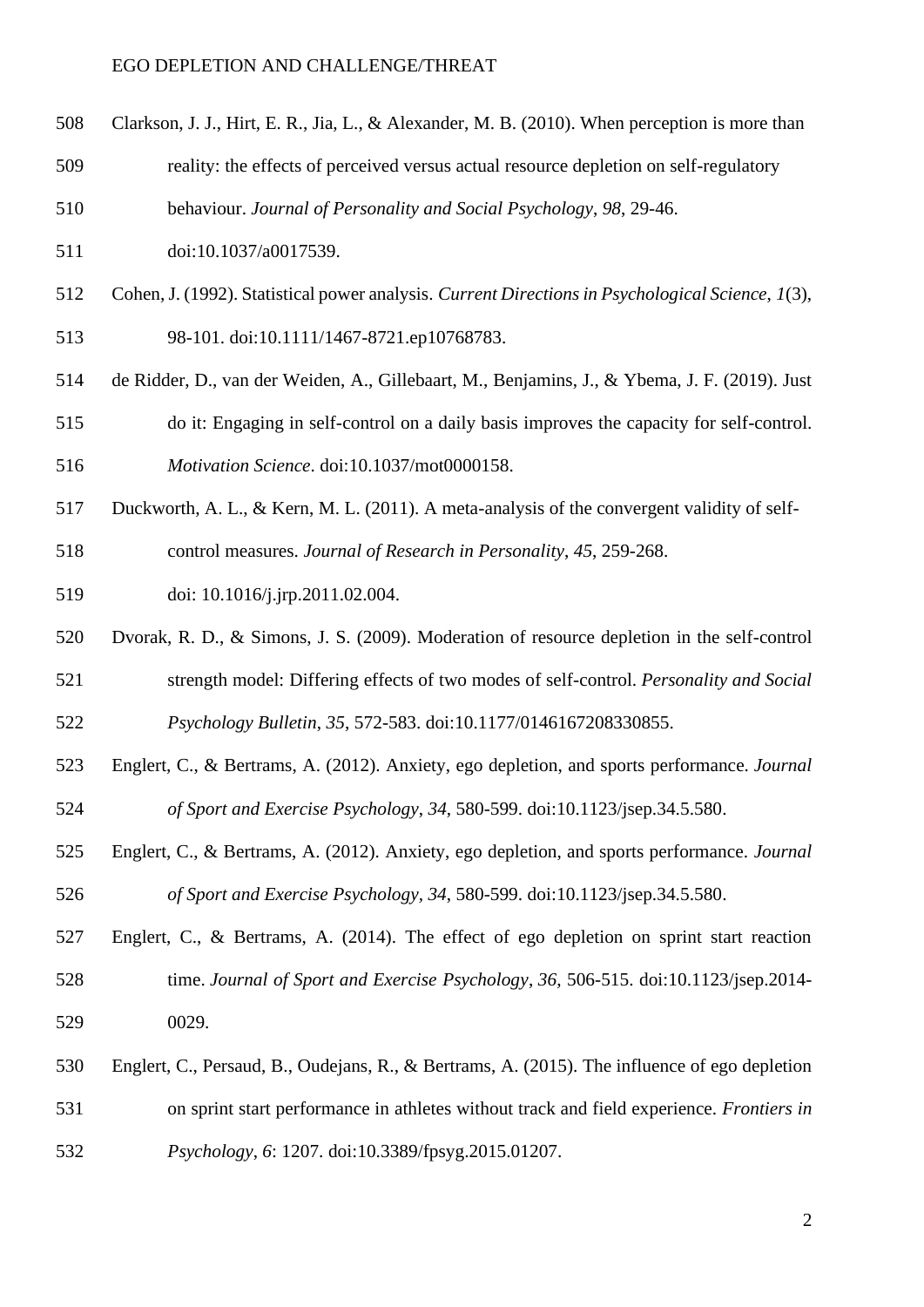- Englert, C., Zwemmer, K., Bertrams, A., & Oudejans, R. R. (2015). Ego depletion and attention
- regulation under pressure: Is a temporary loss of self-control strength indeed related to impaired attention regulation? *Journal of Sport and Exercise Psychology*, *37*, 127-137.
- [doi:10.1123/jsep.2014-0219.](https://doi.org/10.1123/jsep.2014-0219)
- Ferguson, M. J., & Bargh, J. A. (2004). How social perception can automatically influence behavior. *Trends in Cognitive Sciences*, *8*, 33-39. doi:10.1016/j.tics.2003.11.004.
- Friese, M., Loschelder, D. D., Gieseler, K., Frankenbach, J., & Inzlicht, M. (2018). Is ego depletion real? An analysis of arguments. *Personality and Social Psychology Review*,
- 23, 107-131. [doi:10.1177/1088868318762183.](about:blank)
- Fujita, K. (2011). On conceptualizing self-control as more than the effortful inhibition of
- impulses. *Personality and Social Psychology Review*, *15*, 352-366.
- doi:10.1177/1088868311411165.
- Furley, P., Bertrams, A., Englert, C., & Delphia, A. (2013). Ego depletion, attentional
- control, and decision making in sport. *Psychology of Sport and Exercise*, *14*, 900-904. doi:10.1016/j.psychsport.2013.08.006.
- Giboin, L. S., & Wolff, W. (2019). The effect of ego depletion or mental fatigue on subsequent
- physical endurance performance: A meta-analysis. *Performance Enhancement and Health*, 100150. [doi:10.3390/brainsci9110317.](about:blank)
- Hagger, M. S., Chatzisarantis, N. L., Alberts, H., Anggono, C.O., Batailler, C., Birt, A. R., &
- Calvillo, D. P. (2016). A multilab preregistered replication of the ego-depletion
- effect. *Perspectives on Psychological Science*, *11*, 546-573.
- [doi:10.1177/1745691616652873.](about:blank)
- Hagger, M. S., Wood, C., Stiff, C., & Chatzisarantis, N. L. (2010). Ego depletion and the strength model of self-control: A meta-analysis. *Psychological Bulletin*, *136*, 495-525. doi:10.1037/a0019486.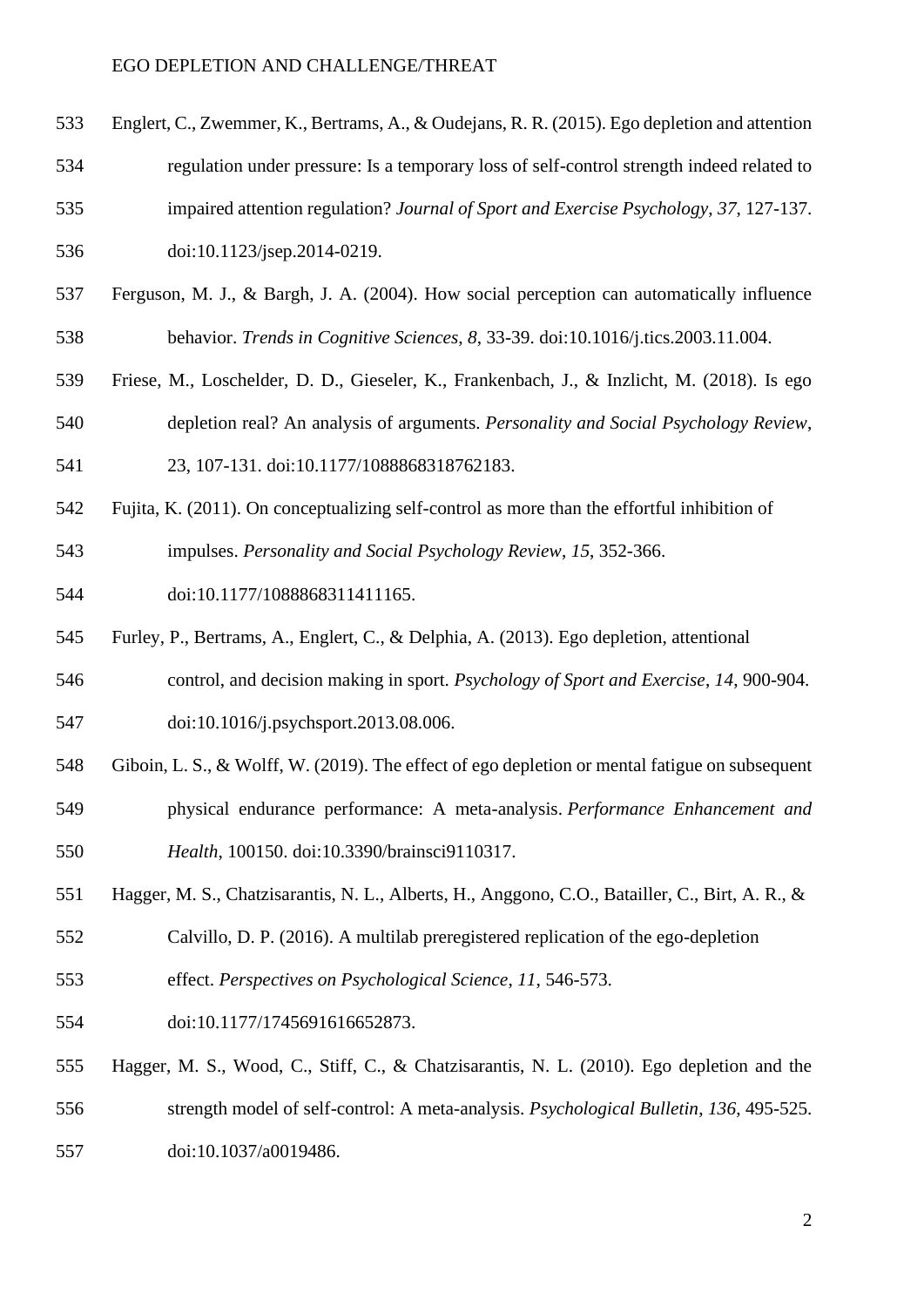Hase, A., O'Brien, J., Moore, L. J., & Freeman, P. (2019). The relationship between challenge and threat states and performance: A systematic review. *Sport, Exercise, and* 

*Performance Psychology*, 8, 123-144. doi:10.1037/spy0000132.

- Heatherton, T. F., & Wagner, D. D. (2011). Cognitive neuroscience of self-regulation failure. *Trends in Cognitive Sciences*, *15*, 132-139. doi:10.1016/j.tics.2010.12.005.
- Imhoff, R., Schmidt, A. F., & Gerstenberg, F. (2014). Exploring the interplay of trait self-
- control and ego depletion: Empirical evidence for ironic effects. *European Journal of Personality*, *28*, 413-424. doi:10.1002/per.1899.
- Inzlicht, M., & Schmeichel, B. J. (2012). What is ego depletion? Toward a mechanistic revision
- of the resource model of self-control. *Perspectives on Psychological Science*, *7*, 450- 463. doi:10.1177/1745691612454134.
- Job, V., Dweck, C. S., & Walton, G. M. (2010). Ego depletion Is it all in your head? Implicit theories about willpower affect self-regulation. *Psychological Science*, *21*, 1686-1693. [doi:10.1177/0956797610384745.](about:blank)
- Job, V., Walton, G. M., Bernecker, K., & Dweck, C.S. (2015). Implicit theories about willpower predict self-regulation and grades in everyday life. *Journal of Personality and Social Psychology*, *108*, 637-647. doi:10.1037/pspp0000014.
- Kirschbaum, C., Pirke, K. M., & Hellhammer, D. H. (1993). The 'Trier Social Stress Test' -

 A tool for investigating psychobiological stress responses in a laboratory setting. *Neuropsychobiology*, *28*, 76-81. [doi:10.1159/000119004.](about:blank)

- Kudielka, B. M., Hellhammer, D. H., Kirschbaum, C., Harmon-Jones, E., & Winkielman, P.
- (2007). Ten years of research with the Trier Social Stress Test revisited. *Social*
- *Neuroscience: Integrating Biological and Psychological Explanations of Social*
- *Behaviour*. New York, Guilford Press. New York.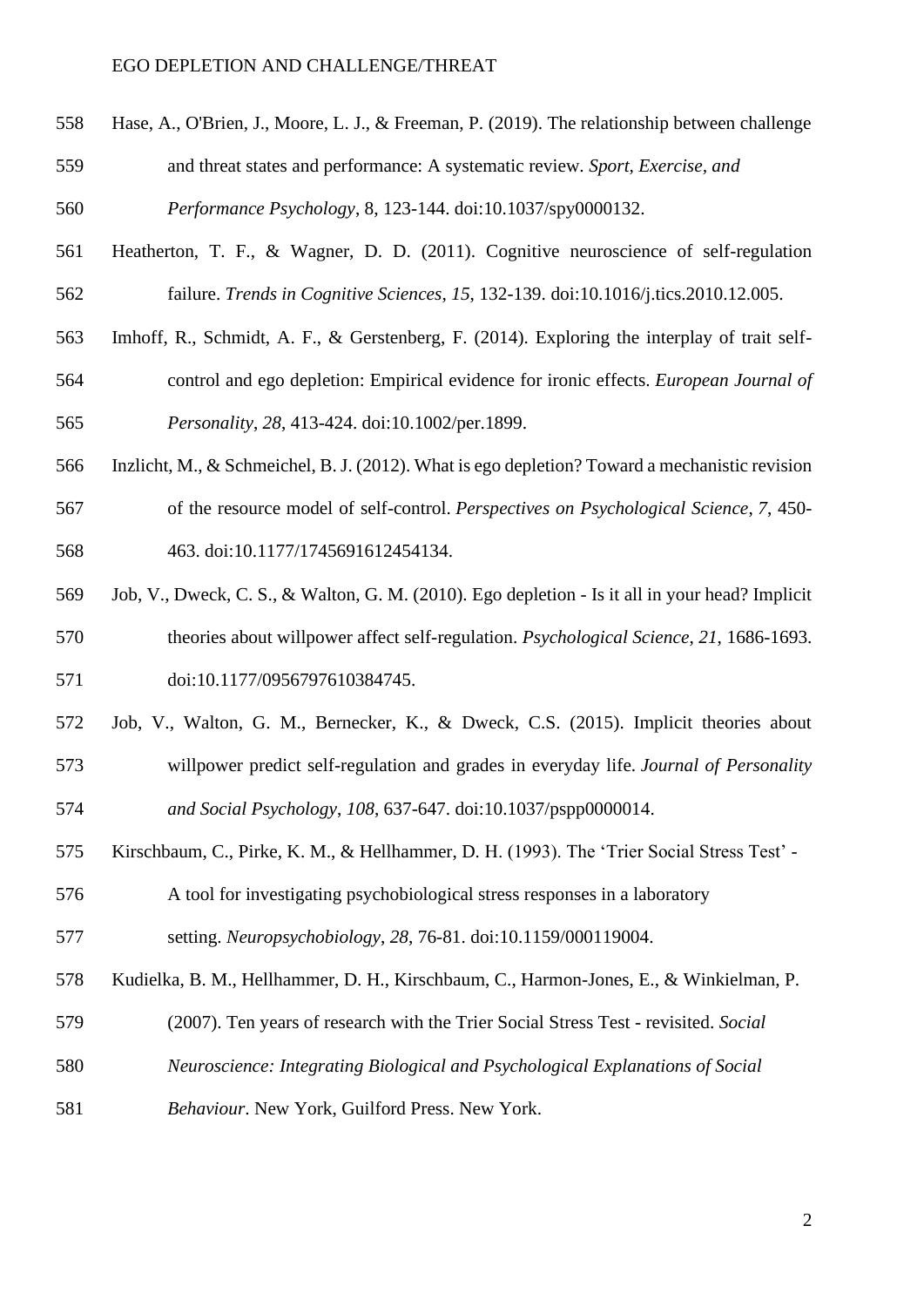- Kurzban, R., Duckworth, A., Kable, J. W., & Myers, J. (2013). An opportunity cost model of subjective effort and task performance. *Behavioral and Brain Sciences*, *36*, 661-679. 584 doi:10.1017/S0140525X12003196.
- Lazarus, R. S., & Folkman, S. (1984). *Stress, Appraisal, and Coping*. Springer publishing company.
- Lurquin, J. H., & Miyake, A. (2017). Challenges to ego-depletion research go beyond the replication crisis: A need for tackling the conceptual crisis. *Frontiers in Psychology*, *8*: 568. [doi:10.3389/fpsyg.2017.00568.](about:blank)
- McAuley, T., Chen, S., Goos, L., Schachar, R., & Crosbie, J. (2010). Is the behaviour rating
- inventory of executive function more strongly associated with measures of impairment
- or executive function? *Journal of the International Neuropsychological Society*, *16*, 495-505. doi:10.1017/S1355617710000093.
- McEwan, D., Ginis, K. A. M., & Bray, S. R. (2013). The effects of depleted self-control
- strength on skill-based task performance. *Journal of Sport and Exercise Psychology*, *35*, 239-249. doi:10.1123/jsep.35.3.239.
- Metcalfe, J., & Mischel, W. (1999). A hot/cool-system analysis of delay of gratification: Dynamics of willpower. *Psychological Review*, *106*(1), 3-19.
- Moore, L.J., Vine, S.J., Wilson, M.R., & Freeman, P. (2014). Examining the antecedents of challenge and threat states: The influence of perceived required effort and support
- availability. *International Journal of Psychophysiology*, *93*, 267-273.
- doi:10.1016/j.ijpsycho.2014.05.009.
- Moore, L.J., Wilson, M.R., Vine, S.J., Coussens, A.H., & Freeman, P. (2013). Champ or chump? Challenge and threat states during pressurized competition. *Journal of Sport and Exercise Psychology*, *35*, 551-562. doi:10.1123/jsep.35.6.551.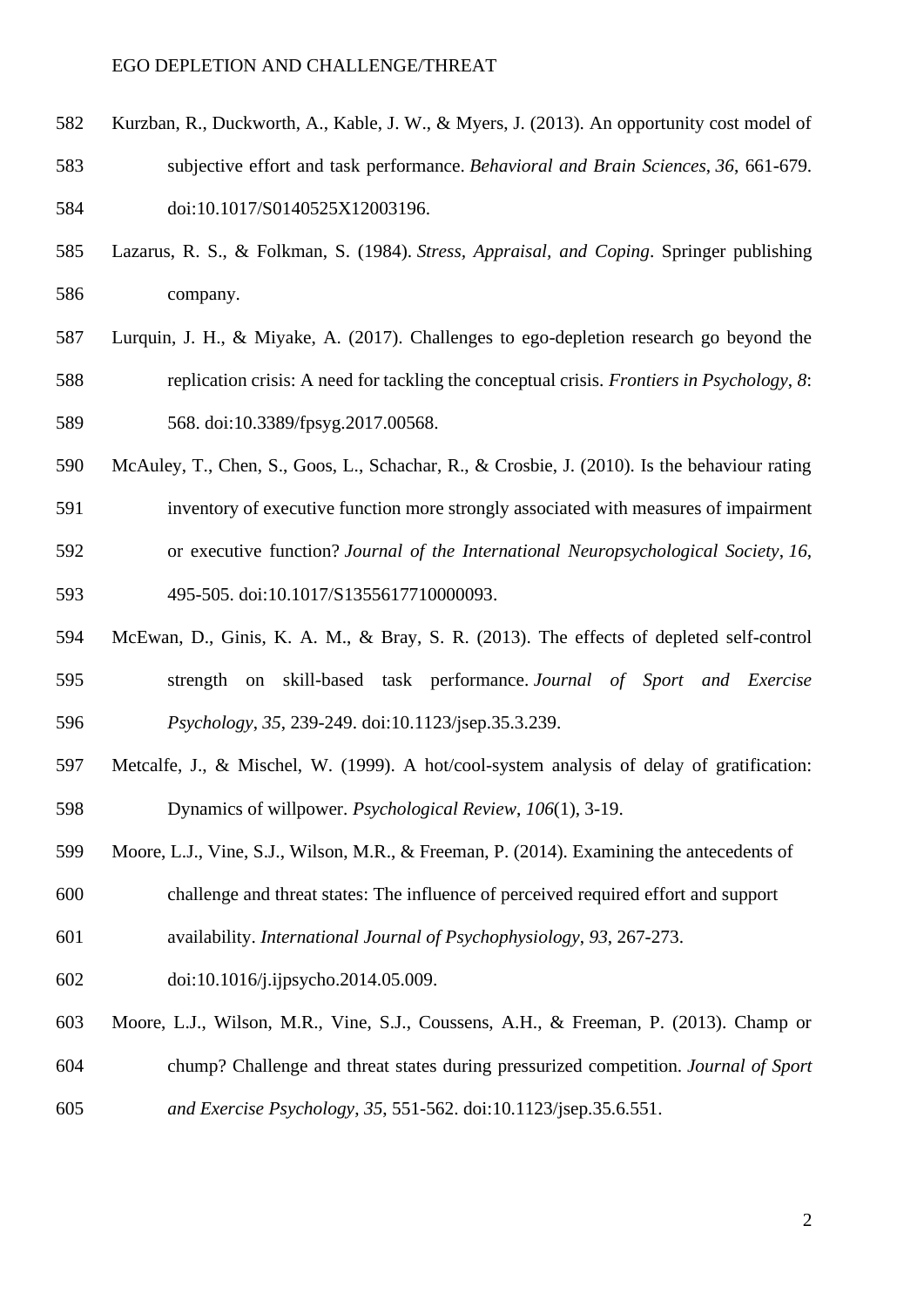- Muraven, M., Collins, R. L., & Neinhaus, K. (2002). Self-control and alcohol restraint: An
- initial application of the self-control strength model. *Psychology of Addictive*
- *Behaviors*, *16*(2), 113. [doi:10.1037/0893-164X.16.2.113.](https://psycnet.apa.org/doi/10.1037/0893-164X.16.2.113)
- Muraven, M., Collins, R. L., Shiffman, S., & Paty, J. A. (2005). Daily fluctuations in self-
- control demands and alcohol intake. *Psychology of Addictive Behaviors*, *19*, 140 -147. doi:10.1037/0893-164X.19.2.140.
- Nicholls, A. R., Polman, R. C., & Levy, A. R. (2012). A path analysis of stress appraisals, emotions, coping, and performance satisfaction among athletes. *Psychology of Sport and Exercise*, *13*, 263-270. doi:10.1016/j.psychsport.2011.12.003.
- Nigg, J. T. (2017). Annual Research Review: On the relations among self-regulation, self- control, executive functioning, effortful control, cognitive control, impulsivity, risk- taking, and inhibition for developmental psychopathology. *Journal of Child Psychology and Psychiatry*, *58*, 361-383. [doi:10.1111/jcpp.12675.](about:blank)
- Osgood, J. M. (2017). Effect of ego-depletion typing task on stroop does not extend to diverse online sample. *Journal of Articles in Support of the Null Hypothesis*, *13*, (2), 84-90.
- Quinn, P. D., & Fromme, K. (2010). Self-regulation as a protective factor against risky
- drinking and sexual behavior. *Psychology of Addictive Behaviors*, *24*, 376-385.
- doi:10.1037/a0018547.
- Richeson, J. A., & Shelton, J. N. (2003). When prejudice does not pay: Effects of interracial contact on executive function. *Psychological Science*, *14*(3), 287-290. [doi:10.1111/1467-9280.03437.](https://doi.org/10.1111%2F1467-9280.03437)
- Salmon, S. J., Adriaanse, M. A., De Vet, E., Fennis, B. M., & De Ridder, D.T. (2014). "When the going gets tough, who keeps going?" Depletion sensitivity moderates the ego-depletion effect. *Frontiers in Psychology*, *5*: 647. [doi:10.3389/fpsyg.2014.00647.](about:blank)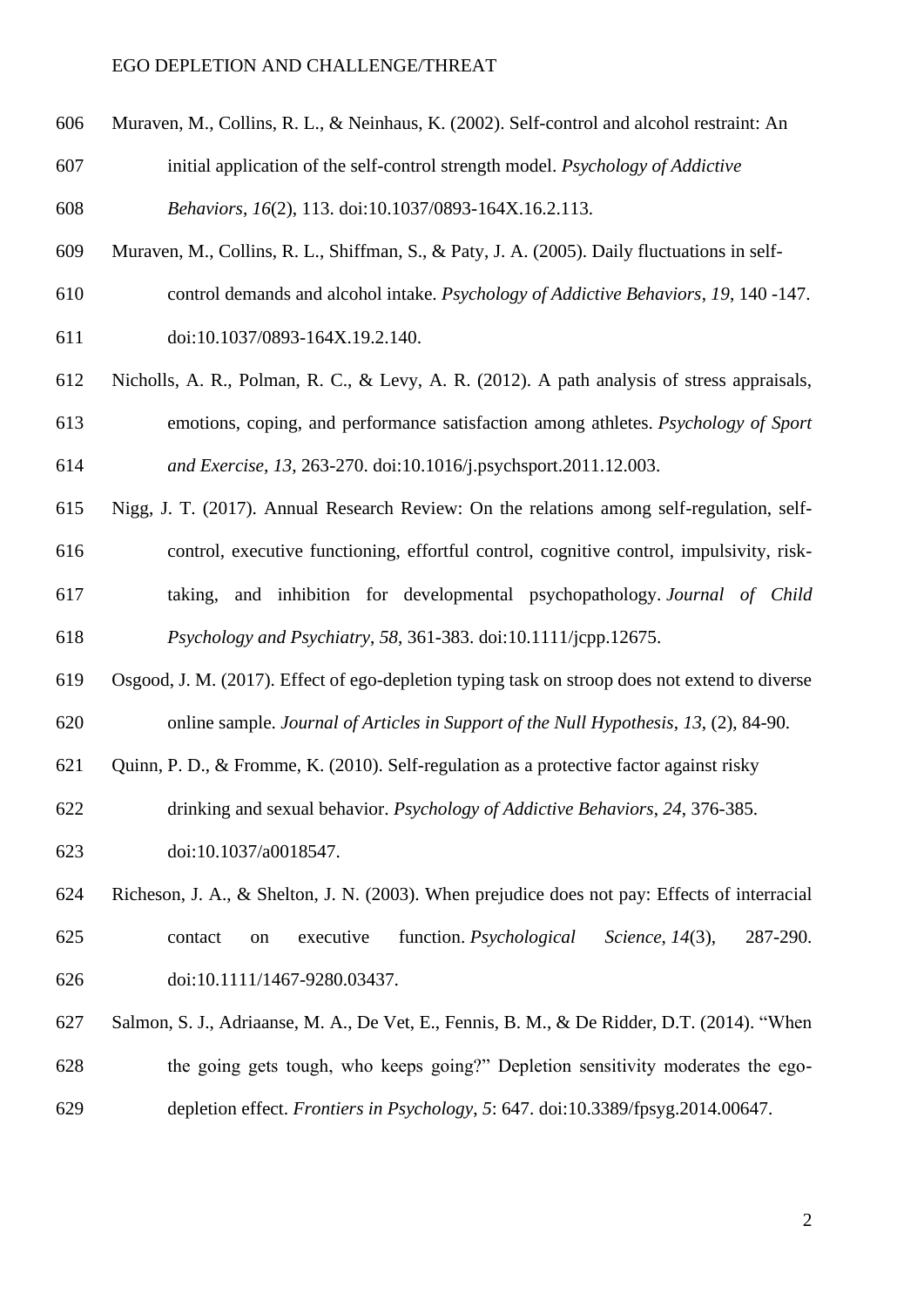Schneider, T. R. (2008). Evaluations of stressful transactions: What's in an appraisal? *Stress and Health: Journal of the International Society for the Investigation of Stress*, *24*, 151-

158. doi:10.1002/smi.1176.

- Seery, M. D. (2011). Challenge or threat? Cardiovascular indexes of resilience and
- vulnerability to potential stress in humans. *Neuroscience & Biobehavioral Reviews*, *35*, 1603-1610. doi:10.1016/j.neubiorev.2011.03.003.
- Seery, M. D., Weisbuch, M., & Blascovich, J. (2009). Something to gain, something to lose: The cardiovascular consequences of outcome framing. *International Journal of Psychophysiology*, *73*, 308-312. doi:10.1016/j.ijpsycho.2009.05.006.
- Tangney, J. P., Baumeister, R. F., & Boone, A. L. (2004). High self-control predicts good adjustment, less pathology, better grades, and interpersonal success. *Journal of Personality*, *72*, 271-324. [doi:10.1111/j.0022-3506.2004.00263.x.](about:blank)
- Tomaka, J., Blascovich, J., Kelsey, R. M., & Leitten, C. L. (1993). Subjective, physiological, and behavioural effects of threat and challenge appraisal. *Journal of Personality and Social Psychology*, *65*, 248-260. doi:10.1037/0022-3514.65.2.248.
- Vohs, K. D., & Baumeister, R. F. (2004). Understanding self-regulation. *Handbook of Self-Regulation*, *19*.
- Vohs, K. D., & Heatherton, T. F. (2000). Self-regulatory failure: A resource-depletion approach. *Psychological Science*, *11*(3), 249-254. [doi:10.1111/1467-9280.00250.](https://doi.org/10.1111%2F1467-9280.00250)
- Von Dawans, B., Kirschbaum, C., & Heinrichs, M. (2011). The Trier Social Stress Test for
- Groups (TSST-G): A new research tool for controlled simultaneous social stress
- exposure in a group format. *Psychoneuroendocrinology*, *36*, 514-522.
- doi:10.1016/j.psyneuen.2010.08.004.